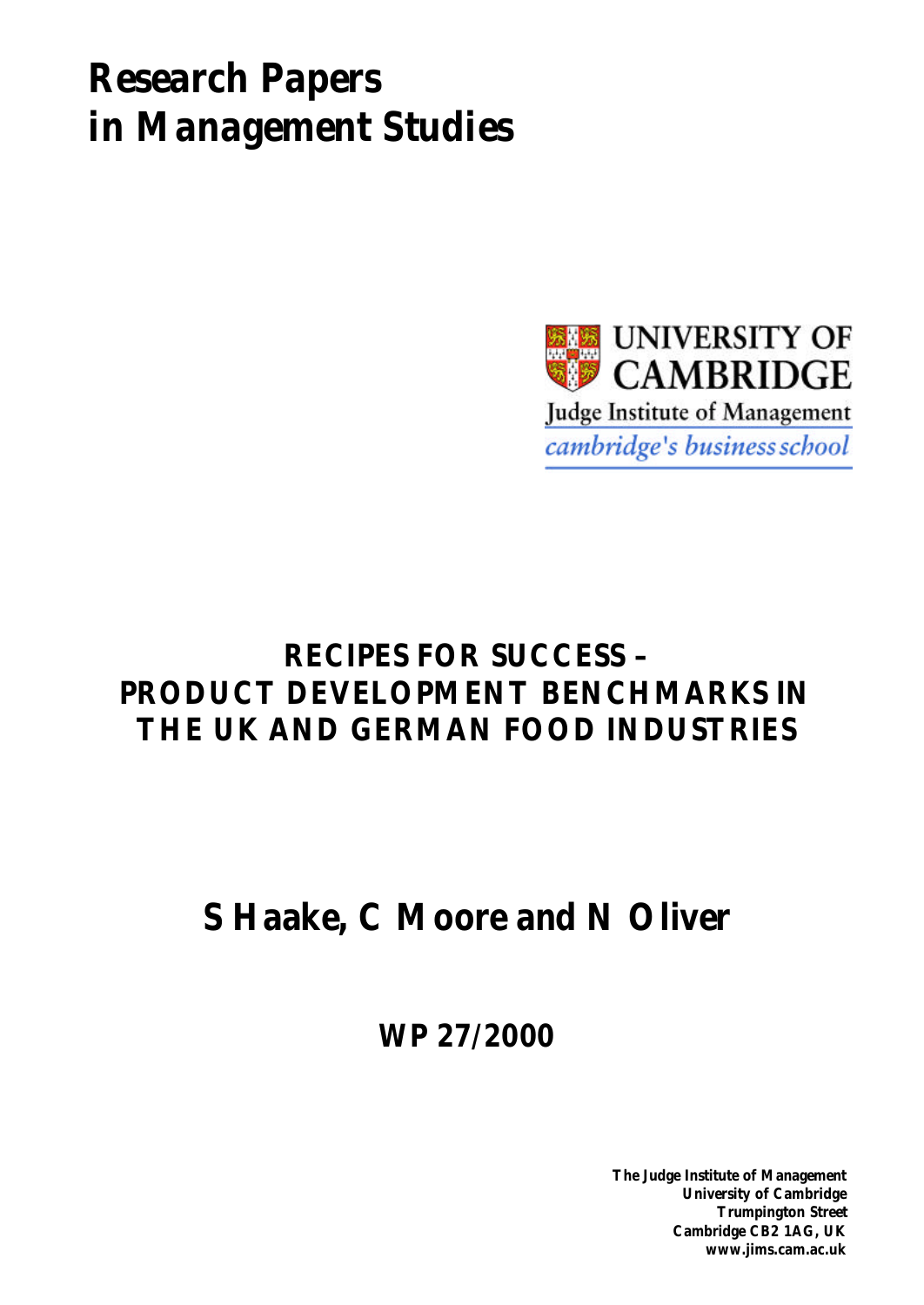These papers are produced by the Judge Institute of Management, University of Cambridge.

The papers are circulated for discussion purposes only. Their contents should be considered preliminary and are not to be quoted without the authors' permission.

## **RECIPES FOR SUCCESS – PRODUCT DEVELOPMENT BENCHMARKS IN THE UK AND GERMAN FOOD INDUSTRIES**

## **S Haake, C Moore and N Oliver**

## **WP 27/2000**

Dr Nick Oliver Judge Institute of Management University of Cambridge Tel: +44 (0) 1223 338179 Fax: +44 (0) 1223 339701 Email: n.oliver@jims.cam.ac.uk

Please address enquiries about the series to:

Research Support Manager Judge Institute of Management Trumpington Street Cambridge CB2 1AG, UK Tel: 01223 339700 Fax: 01223 339701 E-mail: research-support@jims.cam.ac.uk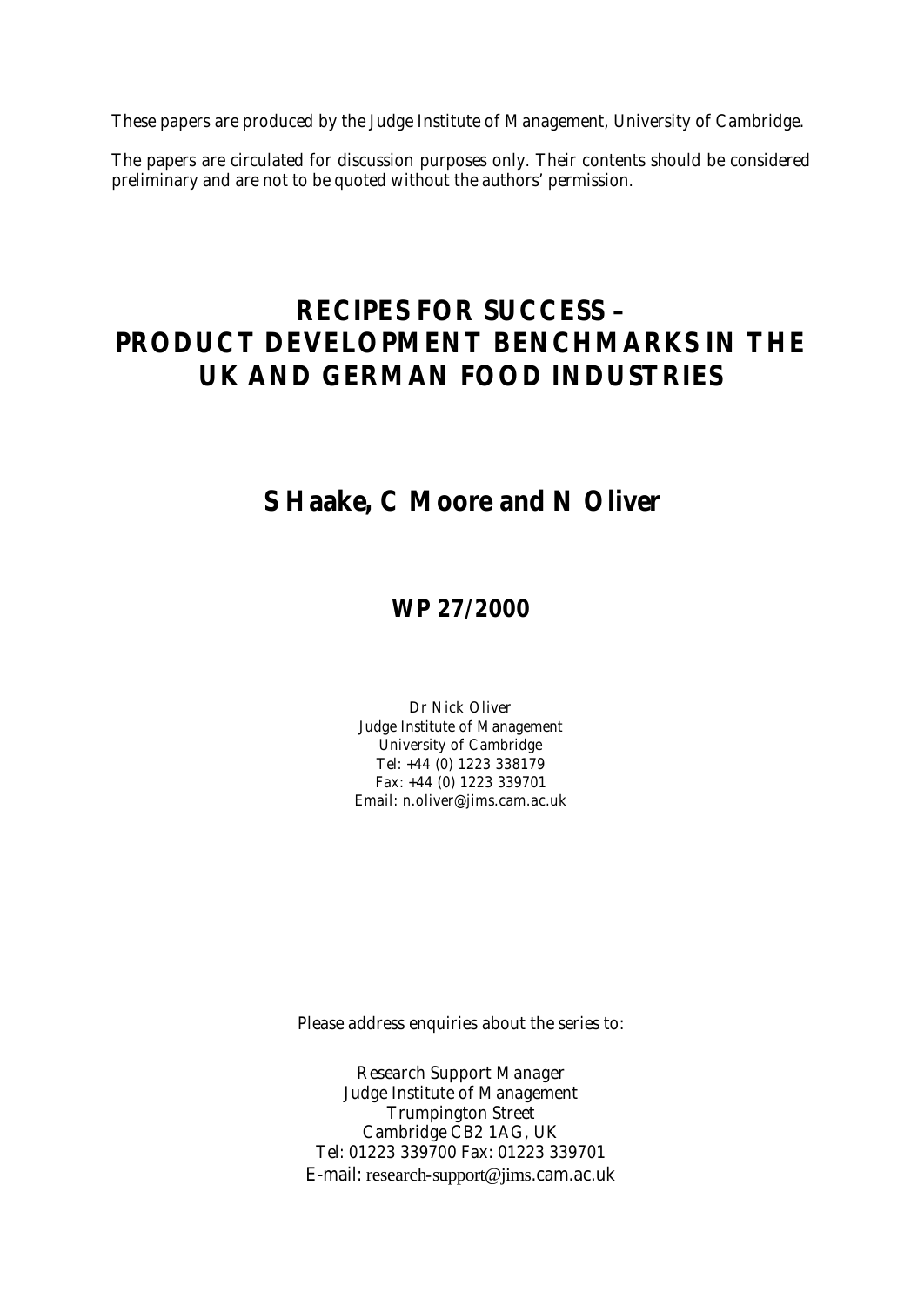## **Recipes for Success - Product Development Benchmarks in the UK and German Food Industries**

Sven Haake, Cassie Moore and Nick Oliver<sup>1</sup>

October 2000

Contact:

Nick Oliver Centre for Product Innovation Research, Judge Institute of Management Studies, University of Cambridge, Trumpington Street, Cambridge, CB2 1AG, UK.

Tel: 01223 338179 Fax: 01223 339701 Email: n.oliver@jims.cam.ac.uk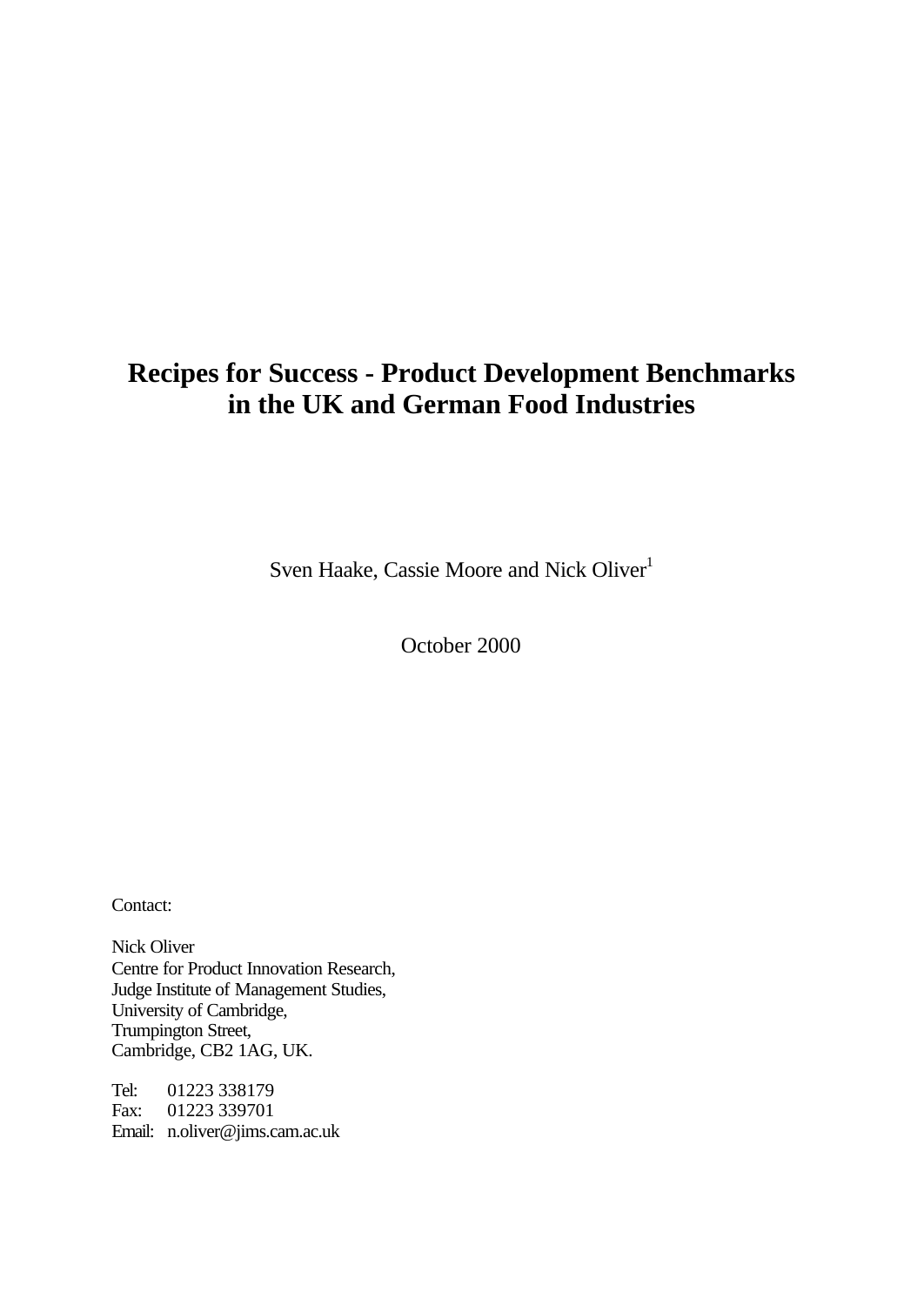## **Contents**

| <b>Section Heading</b>                                 | <b>Page Number</b> |
|--------------------------------------------------------|--------------------|
| Abstract                                               | 3                  |
| Introduction                                           | $\overline{4}$     |
| Research Approach                                      | 6                  |
| The Companies and their Product Development Activities | 8                  |
| Project and Product Characteristics                    | 12                 |
| Reading the Market                                     | 14                 |
| The Development-Manufacturing Interface                | 18                 |
| Supplier Involvement in Development                    | 21                 |
| Senior Management Involvement in Development           | 22                 |
| Project Management                                     | 25                 |
| Anglo-German Comparisons                               | 27                 |
| Summary and Implications                               | 32                 |
| References                                             | 35                 |

**Acknowledgement:** The research was funded by the Design Council and the EPSRC (Engineering and Physical Sciences Research Council, Grant GR/L16835), whose support is gratefully acknowledged.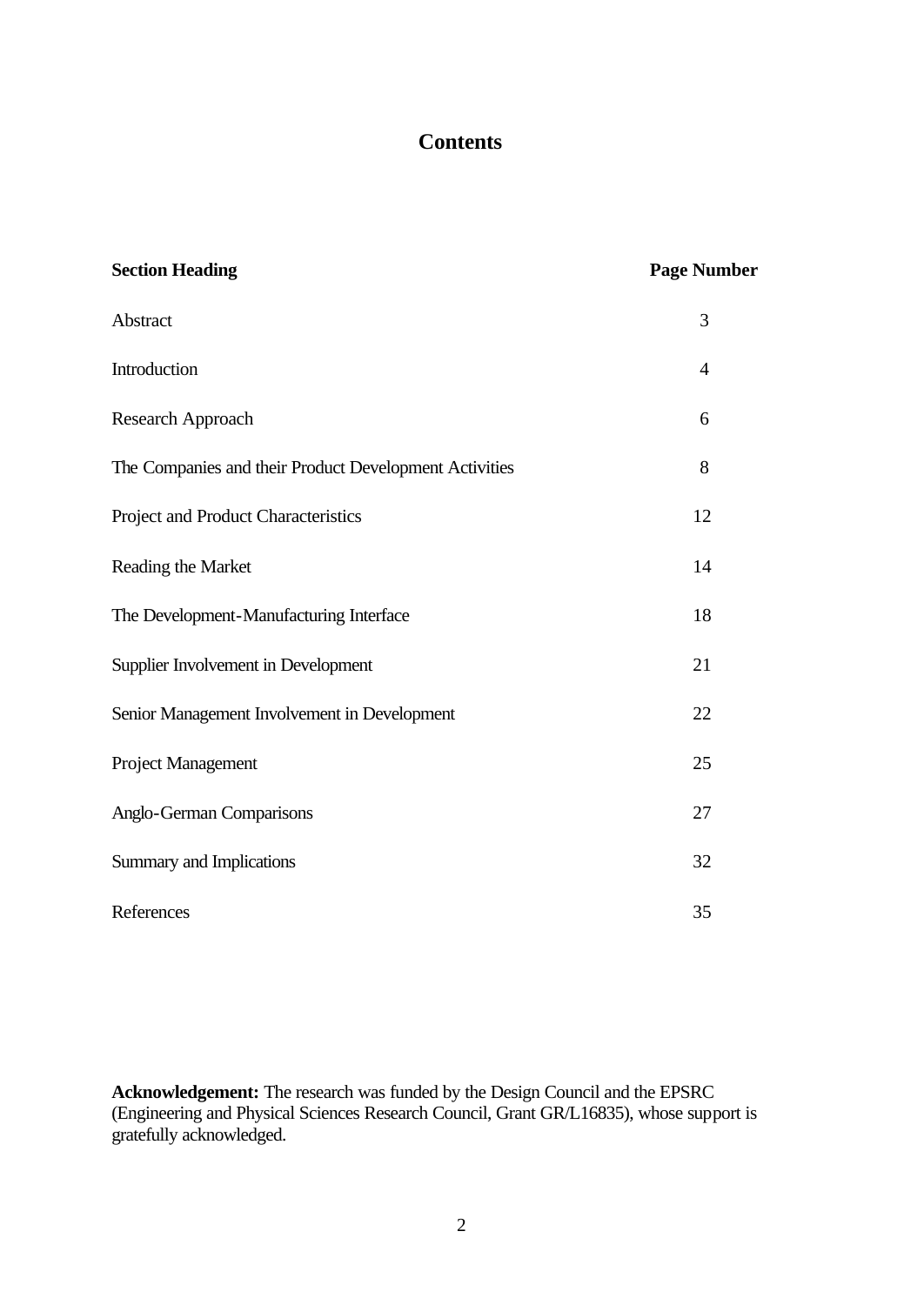## **Abstract**

Product innovation is recognised as a key determinant of sustainable business success. Many studies have tried to identify 'best practice' in product development and to offer prescriptive advice to companies. However, these prescriptions are often indifferent to the trade offs which exist between different forms of new product development (NPD) organisation, and have been strongly geared to industries which either operate on a large scale or are strongly R&D orientated, such as the automotive or electronics industries. It is not clear to what extent prescriptions from these industries also apply to domestically oriented, mature industries.

To address this issue, this study set out to identify good practice in new product development in the food industry. It comprised a benchmarking study of new product development that included both quantitative benchmarks of NPD performance and practice, and qualitative information about companies' NPD processes. The study focused on UK food companies, but also analysed a number of German companies to highlight critical features of the UK model of new product development. Altogether the study covered 33 food processing companies.

The results of the study show that product innovation in the food industry is ubiquitous. However, most new developments are modifications of recipes around a common product 'platform'; major concept and process innovations are rare. Accordingly, spending on NPD as a percentage of turnover is low.

The correct identification of market needs represents the key challenge faced by companies in the food industry and requires substantial effort and skill. Issues of manufacturability and supplier involvement in development were generally addressed without too much difficulty. As most product innovations concern modifications to established product platforms, the inputs of Manufacturing or suppliers were rarely seen to be of critical importance.

Key roles of senior management included the selection of projects and the elicitation of the commitment of different functional departments to new product development goals. Formalised processes were an important method of empowering the Development function vis-à-vis other departments, and thus achieving better development outcomes.

Comparison of UK practices with those in Germany showed that companies in the two countries found similar organisational answers to similar problems. However, there was also national variation, with German companies showing a longer-term orientation and tighter, more structured organisational forms and processes.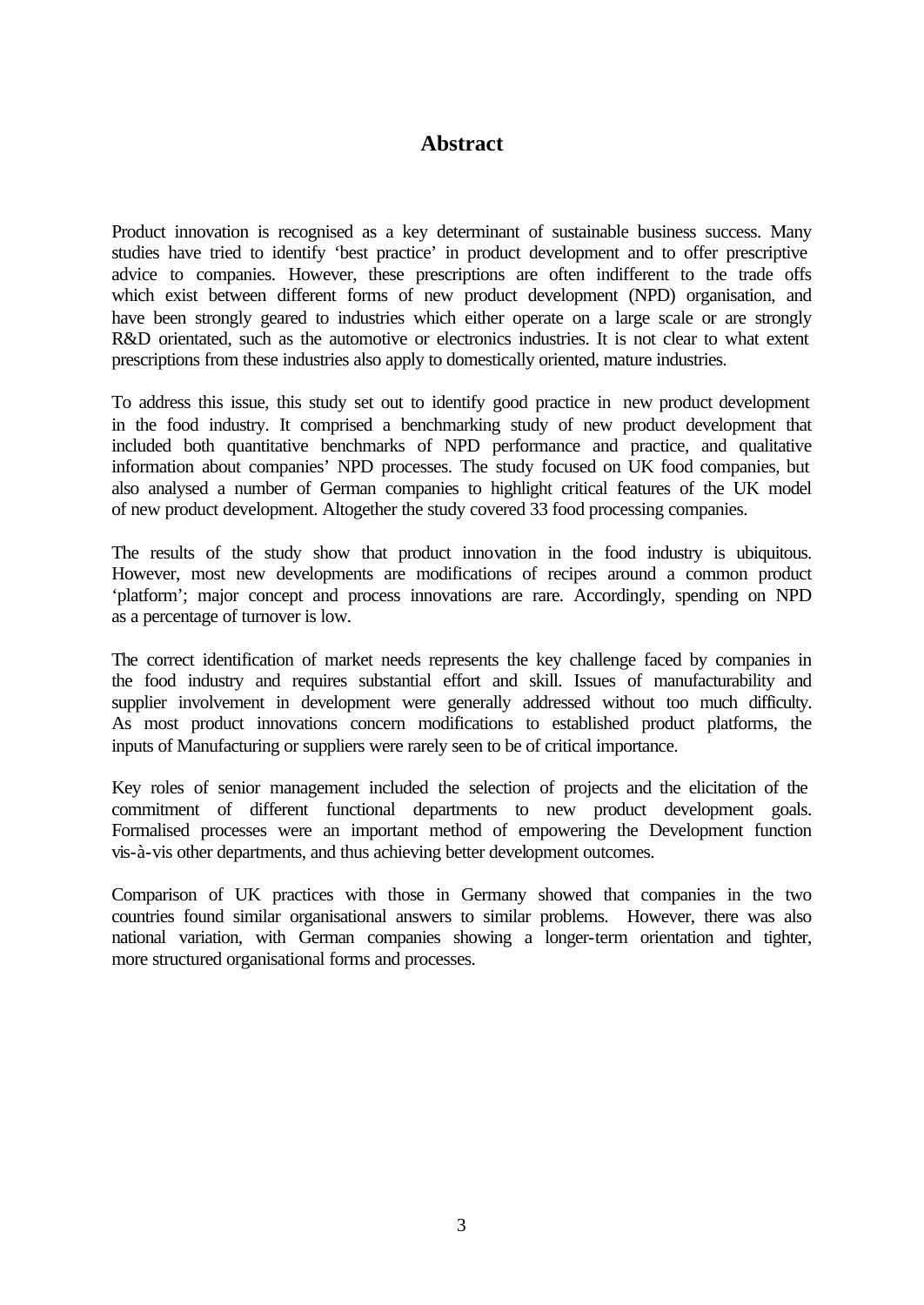## **Introduction**

Product innovation is recognised as one of the prerequisites of sustainable business success. Whereas traditionally much emphasis has been put on increasing manufacturing efficiency through improved work organisation, more recently attention has shifted to firms' ability to continuously develop marketable new products. In terms of the broader economic environment, this shift of attention reflects a self-reinforcing cycle where accelerating technological and organisational change has induced fast changing market demands and thus a rising need for new products and services, which in turn have hastened the rate of technological and organisational change.

Companies have therefore been eager to improve their new product development processes to meet these new challenges and academic research has tried to identify the drivers and determinants of successful new product development. A number of landmark studies have aimed to condense these into a set of prescriptive 'best practices' of new product development (e.g. Clark and Fujimoto 1991; Cooper and Kleinschmidt 1996; Leonard-Barton 1995).

The *Centre for Product Innovation Research* (CePIR) at the University of Cambridge has conducted a number of benchmarking studies of new product development in the electronics, automotive and audio industries under the sponsorship of the Design Council and the EPSRC (see Oliver et al. 1999, 1997a, 1997b, 1996; Haake et al. 1999). As part of this research CePIR has also developed tools to assess the performance of product development processes.

Still, the present understanding of successful new product development is strongly biased towards large scale or high-technology industries which are typically marked by high R&D expenditures and strong international competition. Most studies have neglected the fact that more mature and domestically oriented industries represent the largest part of manufacturing employment and output. A better understanding of product development performance in these sectors can therefore make a major contribution to a country's productivity and of wealth.

Many studies of product development practices have identified the strengths and weaknesses of different approaches by using cross-national comparisons, in particular comparisons between Western and Japanese practice (see Clark and Fujimoto 1991; Westney 1993; Birou and Fawcett 1994). This study makes use of the added insights of cross-national comparisons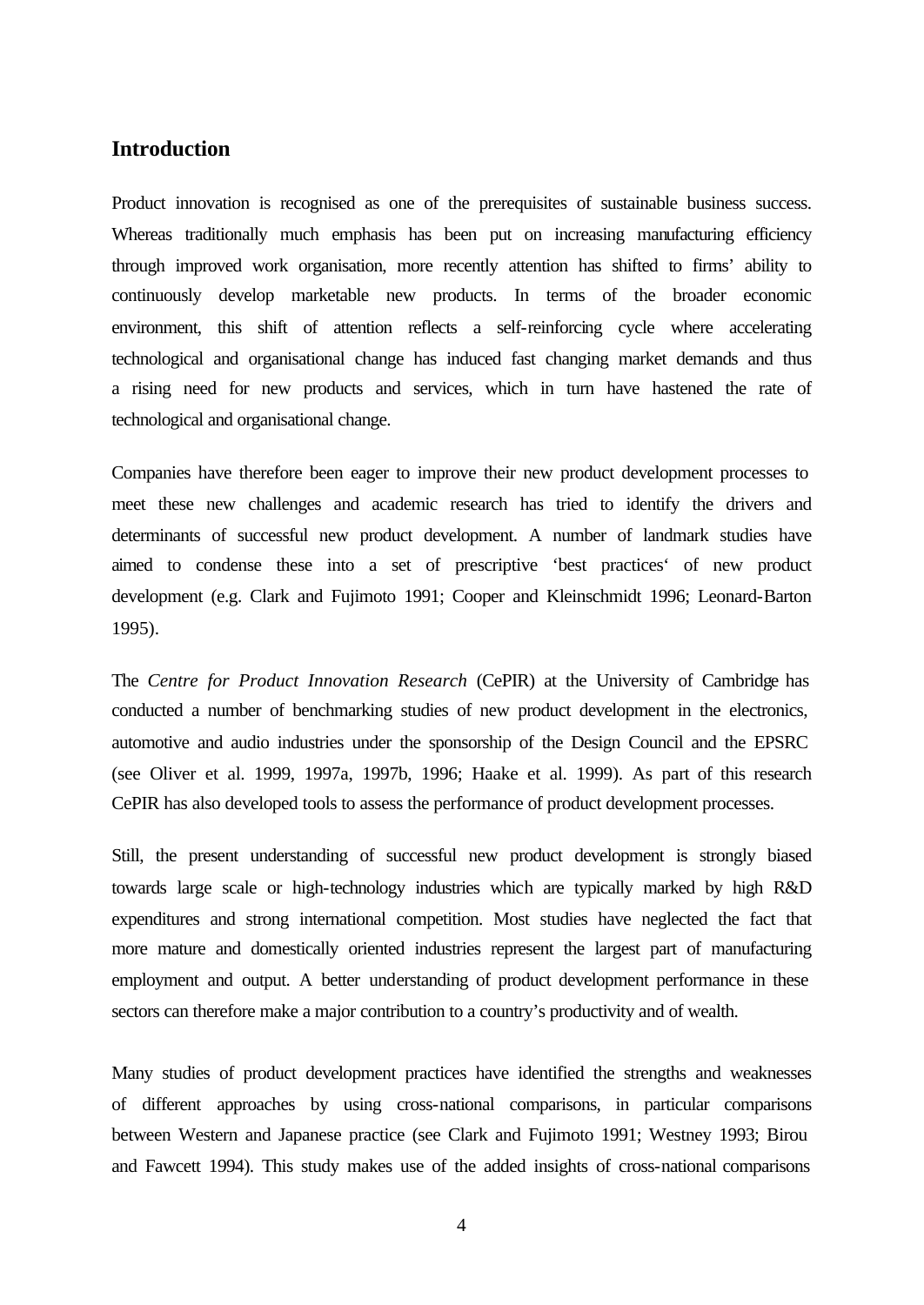by including a number of German food companies whose product development practices are compared to those of the UK model.

Based on past research, several generic determinants of successful product development can be identified. These can be broadly summarised as:

- The ability to read the market, namely identify consumer needs, and incorporate these into the development process.
- The ability to incorporate technological information into the development process in a way which is matched to consumer needs. This also implies the ability to incorporate the concerns of manufacturing and suppliers into the development process.
- The ability to maintain and improve these abilities through a process of learning, which in turn requires the consistency over time between NPD activities and the direction of the company.
- The ability to implement these organisational processes in a way that minimises costs, and maximises speed and adherence to planned targets.

This report first provides an overview of the UK food industry and of our research approach. The next part briefly describes the companies who participated in the study, their NPD activities and the specific projects which were covered in the course of this research. We then consider the organisational practices in terms of the interfaces between Development and the other main actors involved in the development process. These other actors include Marketing, customers (retailers and end-customers), Manufacturing, suppliers, senior management and other functional departments such as Purchasing and Logistics. The penultimate section will present a comparison of organisational practices of UK and German food companies. The main findings and their implications will be summarised in the final section.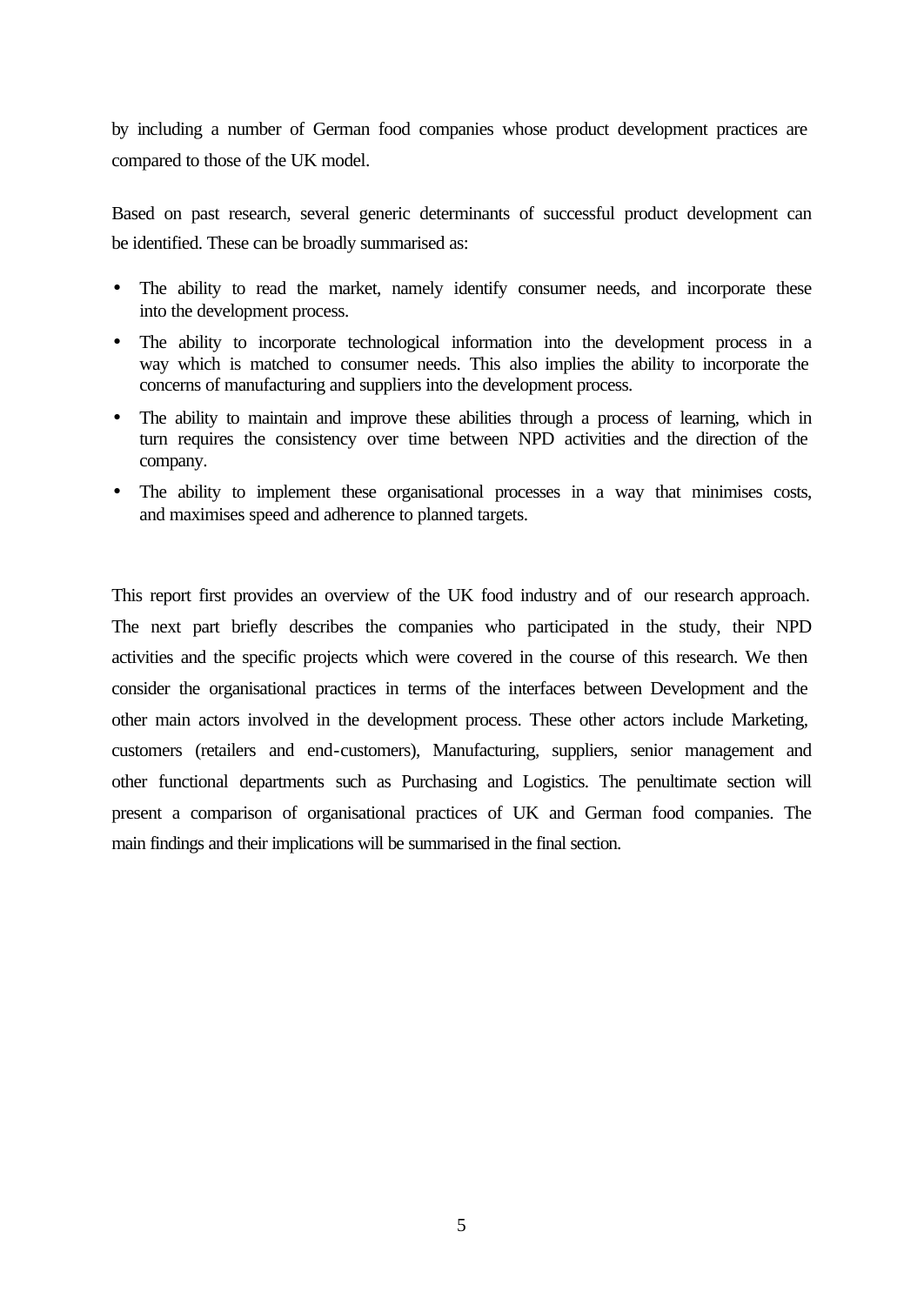## **Research Approach**

At the outset of the project, desk research sought to identify an appropriate sector within which to conduct a benchmarking study of new product development performance.

Food manufacturing was selected for a number of reasons. First, food manufacturing plays a significant role within the UK economy - consumer spending on food was £42.5 billion in 1997, representing 8.4 per cent of overall consumer expenditure (*Keynote,* 1998). Secondly, there are a large number of food manufacturing companies in the UK varying in size from multi national corporations to small firms; for example 7,510 food manufacturing businesses registered for VAT in 1998 (*Keynote,* 1999). A large pool of comparable companies is highly desirable in a benchmarking study. Thirdly, the food sector is fast moving, typically with short product lifecycles. Therefore product development plays a core role in the everyday business of food manufacturing. (*The Grocer* 1999)*.* Finally, there is a distinct split within product development in the food industry, where manufacturers often produce goods under their own brand as well as undertaking development for large retailers such as TESCO or Marks and Spencer. These product development processes have several interesting points of difference, which are brought out in this report.

This research focused on a number of sub sectors of the food industry where new product development activity was especially vigorous and where the product development process was complex enough to give us rich qualitative and quantitative data. This resulted in the exclusion of refining, milling and other basic food operations and the inclusion of the following sub sectors:

- Frozen and chilled ready meals
- Ethnic food
- Confectionery
- Snack food
- Yoghurt and value added desserts
- Specialty Bread
- Health Food
- **Sandwiches**

As Table 1 demonstrates, the majority of these sectors have seen a significant growth in sales in recent years.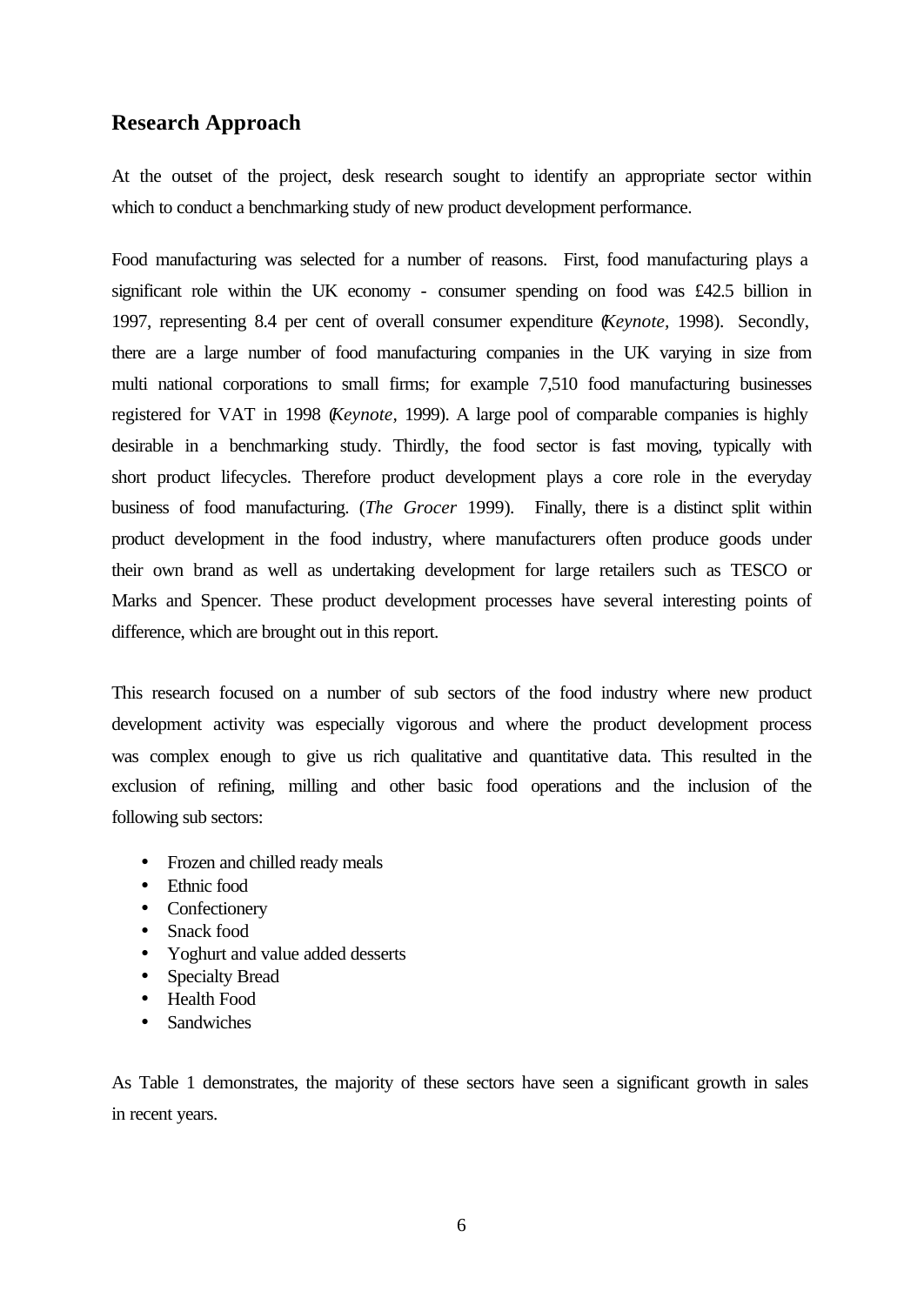| <b>Sub Sector</b>              | Value of sales in $f(xear)$ | Growth per year                    |
|--------------------------------|-----------------------------|------------------------------------|
| Yogurt                         | 1 billion (1997)            | N/A                                |
| Frozen and chilled ready meals | 1.13 billion(1997)          | $+32.4\%$ (1993-1997) <sup>1</sup> |
| <b>Snack Foods</b>             | 2.01 billion(1997)          | $+ 14.6\%$ (1993-1997)             |
| Confectionery                  | 5.45 billion 1998           | $+23.8\%$ (1993-1998)              |
| <b>Bread products</b>          | 2.8 billion 1998            | N/A                                |
| Sandwiches                     | 3.3 billion 1998            | $+22.5\%$ (1993-1997)              |
| Ethnic Food                    | 594 million 1998            | $+58.4\%$ (1993-1998)              |

<sup>1</sup> Chilled ready meals only. Source: *Keynote* (1999)

Following sub sector selection, a sample of 100 companies was identified. The companies were identified via market research literature, trade associations, internet searches and direct investigation of the products on the shelves of food retailers.

Initial written approaches were made to these firms, followed by telephone contact during which companies were asked to commit to completing a 14 page benchmarking questionnaire and participating in a two hour face to face interview. Of those companies approached, 33 agreed to participate, of which four were located in Germany. The benchmarking questionnaire was sent to the companies prior to the interview, allowing them to complete it in advance of the face to face visit, at which time their responses were reviewed.

The questionnaire was an adaptation of a tried and tested product development assessment tool developed by CePIR and used in several other sectors. It comprised two sections, the first covering general information on the company and product development practices, the second covering detailed information pertaining to a recently completed new product. Data were requested on issues such as lead times, schedule slippage, cost slippage, the functional make up of project teams and so on.

The face to face interview covered similar issues to the questionnaire but focused upon drawing out the 'story behind the numbers'. These interviews were conducted with personnel who had had direct roles in the projects covered by the questionnaires. The majority of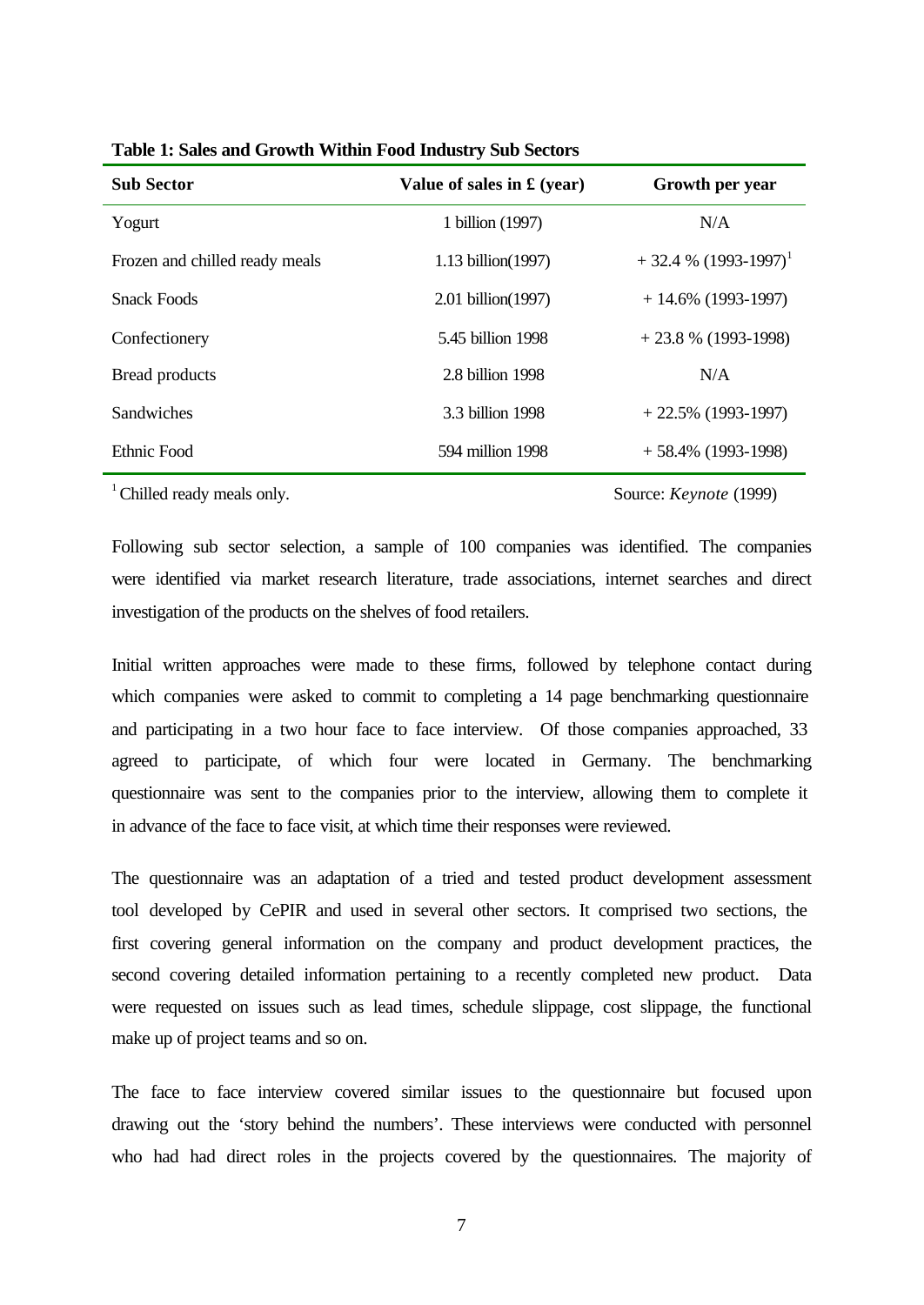interviewees were from the Development function, but on occasions personnel from Marketing were interviewed as well.

## **The Companies and Product Development Activities**

The companies covered by this study reflect two key characteristics of the food industry, namely its strong domestic focus and the uneven economies of scale found in different market segments. Thus, the average percentage of sales going to exports amounted to only eight per cent with nearly a quarter of companies not exporting at all. The low level of exports may be explained primarily in terms of the high relative transport costs in the food industry. One crisp manufacturer described this as follows:

''The low export share has to do with the shipping costs in the sense that we are effectively packing air. Most of the products we have in the UK are replicated through other manufacturers, national operators, on the continent. ... It pays to produce at a local level. The only product we have seen go around the world is one where you have a stacked product. It has all the air taken out, effectively, so it concentrates the weight into a smaller area and then becomes viable - and it is sold at a premium price."

Low levels of exports may also be partly explained in terms of distinct national tastes though these may be decreasing in importance.

The uneven economies of scale, on the other hand, are reflected in the strong variation of annual sales varying from less than £2 million to £800 million with an average of £189 million. Numbers of employees reflect these variations in scale. The average number of employees is 1,627 but they vary from 30 employees to 9,000+. Economies of scale refer not only to manufacturing costs, but also to marketing costs. As one crisp manufacturer commented:

"Barriers to entry are very low. There are probably about twenty players in the market place from the really, really small to the massive. Costs of entry are well under £1 million if you want to go into this market place, with second hand kits, maybe an organic or a niche sector. And in fact some people have come in for less than £100,000. So there are no scale benefits in that respect. The real scale comes from advertising, the costs of that, and to have a snack which is sustainable with advertising support, you have got to be achieving about 2.5 to 3 per cent of the value share of the particular segment you are operating in."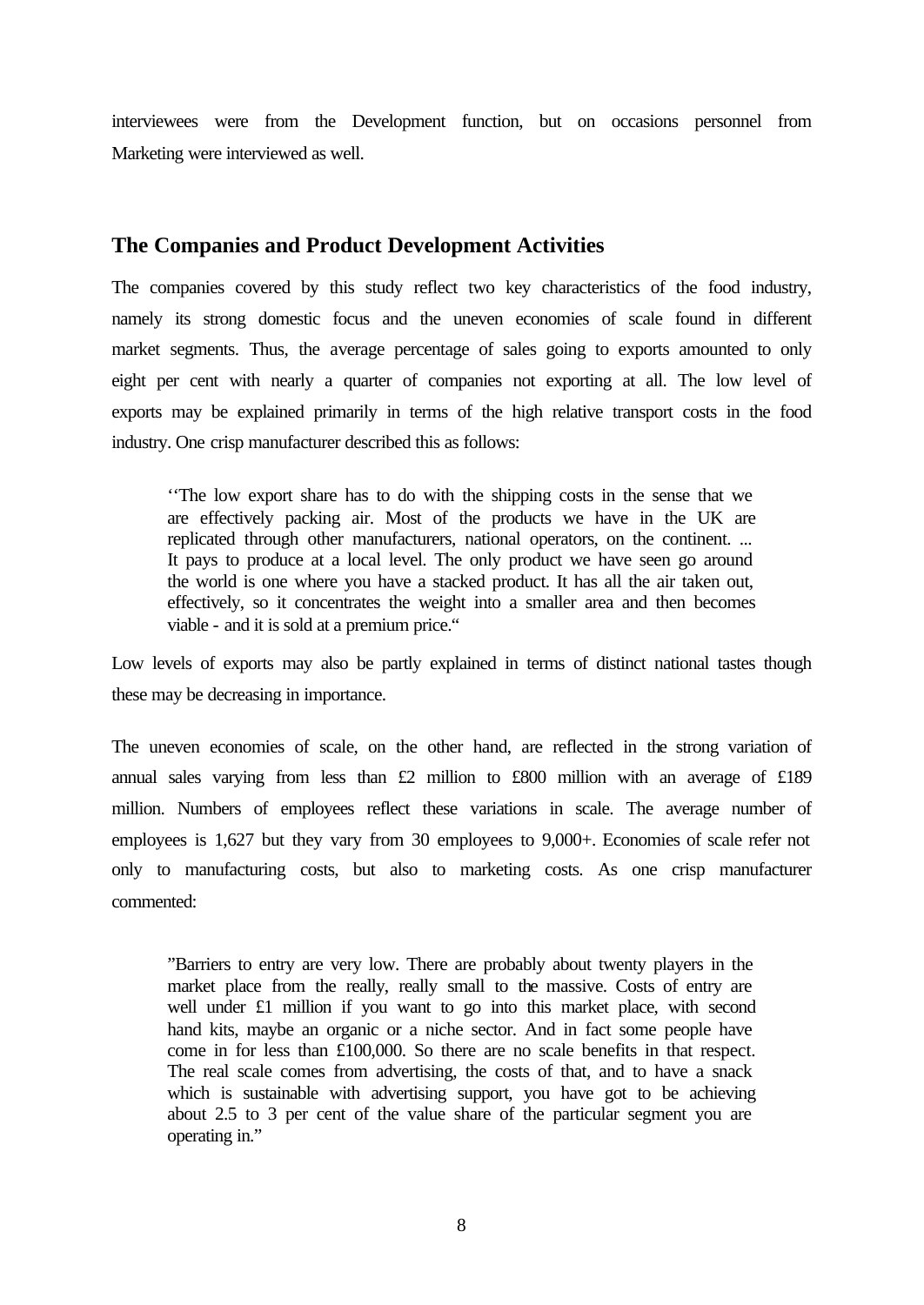In contrast, a manufacturer of frozen pizzas emphasised the role of scale economies in manufacturing:

"There are enormous economies of scale. The level of investment for a first class pizza are enormous. We have millions which we invest per production line. These are extremely costly facilities, which present high entry barriers for new competitors, but this also means that we have to operate at high scales to work economically. Put differently, smaller scales imply higher prices at which we cannot sell in the market... our main competitor recently invested about £60 million into two new pizza lines."

Nevertheless, the figures underestimate the level of concentration in the food industry, as many of the business units analyzed in this study were part of larger concerns, which were managed in a more or less centralized way. The food market is split into broadly two segments: (a) more mature markets with significant economies of scale in manufacturing and marketing and with oligopolistic market structures and (b) evolving markets with more limited economies of scale and more dispersed market structures. The different levels of concentration are imperfectly reflected in the market share reported by the companies, as the reference markets differ widely in size and complexity. Average market share reported by the companies was 20 per cent.

Many of the UK companies were enjoying double-digit levels of growth with annual growth over the last three years averaging 17 per cent. However, the most rapid growth occurred amongst companies in the newly evolving sector of specialty foods, in particular ethnic foods. Companies with the lowest growth rates were oligopolistic players in mature market segments such as chocolates or crisps. Average profits amounted to about 6.7 per cent of turnover with a minimum of 0.8 per cent and a maximum of 17.6 per cent (see Table 2).

|                      | Average for last three years |
|----------------------|------------------------------|
| Annual sales         | $£189$ million               |
| Number of employees  | 1,627                        |
| Profit as % of sales | 6.7%                         |
| Annual growth        | 17%                          |
| Market share*        | 20%                          |
| $Exports*$           | 8%                           |

## **Table 2: Company Characteristics**

\*Average for the preceding 12 months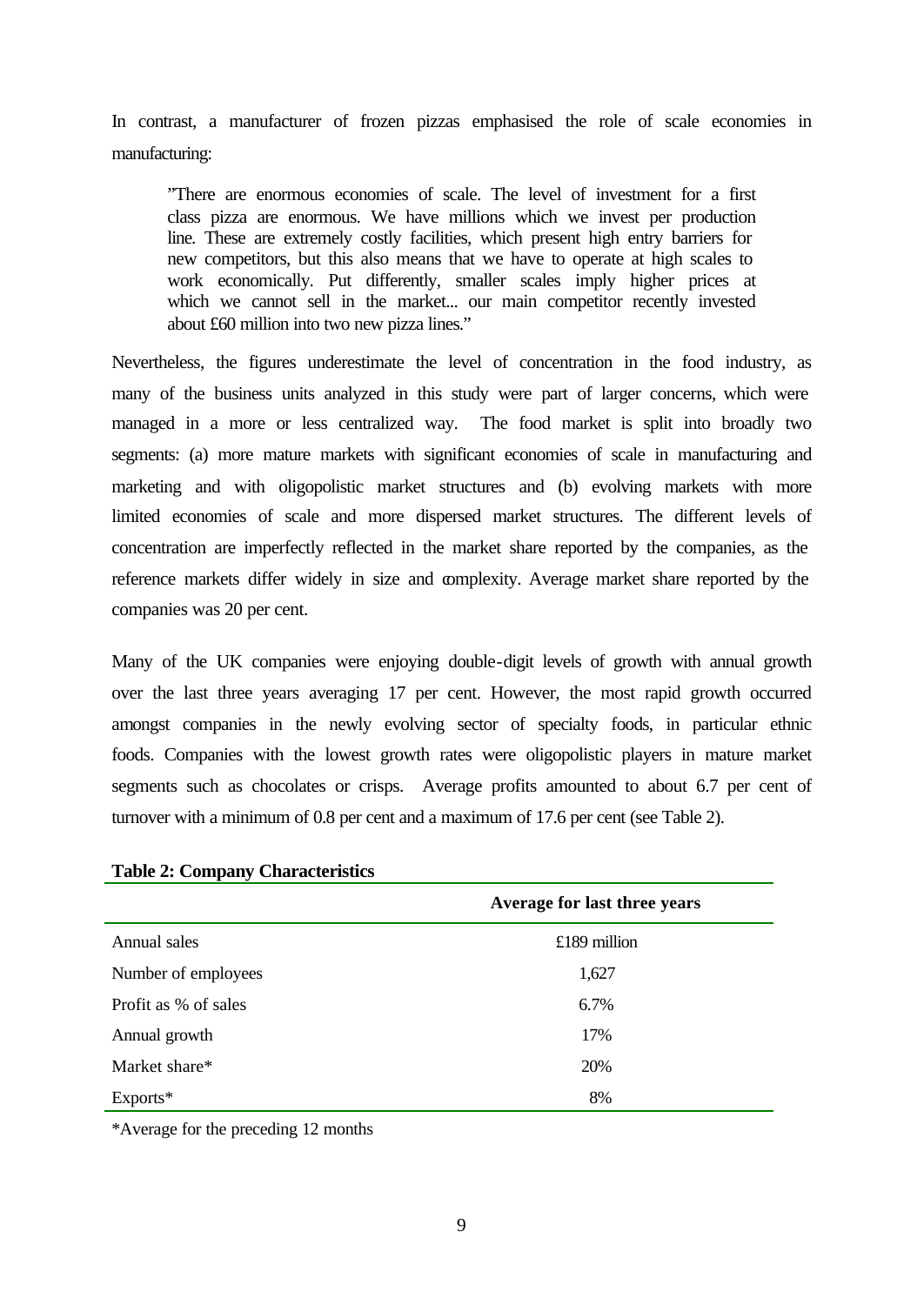In the food industry, market dynamics differ significantly between the more mature and newer market segments. In more mature segments such as chocolate bars, biscuits or crisps there is little overall growth and product development is used by the different players to safeguard their respective slices of the market. In newer segments such as ready made meals and ethnic food, product development very often creates new markets in the first place, or at least makes a significant contribution to their development.

From the perspective of the consumer, several trends drive opportunities for new product development, especially in new market segments. First, increases in working hours mean that consumers have less time to prepare their food and less time to spend time eating it. This implies higher demand for ready-made meals, and for snacks, confectionery and sandwiches products that offer quick nourishment. This trend has been helped by the availability of devices like microwaves that speed up the cooking process. Secondly, an increased awareness of health and dietary issues has fuelled product development within the vegetarian, confectionery and snack food sectors. Finally, increased foreign travel – starting with the package holiday revolution in the 1970s – and the growth in ethnic restaurants has fostered demand for ethnic dishes. This started with basic sauces and marinades, but has become more and more sophisticated.

However, given these pressures for new product development, the amount spent by the food companies in our sample on new product development was strikingly low, averaging just under one per cent of sales, and rising above two per cent in only one case. This seems to reflect several aspects of product innovation in the food industry. First, product innovation in the food industry can be broadly separated into product variations and major concept and process innovations:

"We do between 40 and 50 projects annually. Of these, true innovations are about six. They cost more manpower. However, the others also swallow up a lot of resources. Per year, we have about four to five seasonal products, two, three different cakes on top of these. As a result about 15 of these projects are of a tactical nature".

Product variations thus make up the majority of product innovations in the food industry and typically involve only limited expenditure. Thus, a typical product innovation in the food industry is relatively inexpensive in development costs *per se*. The most extreme case in this respect is represented by sandwiches where most innovations are simply minor product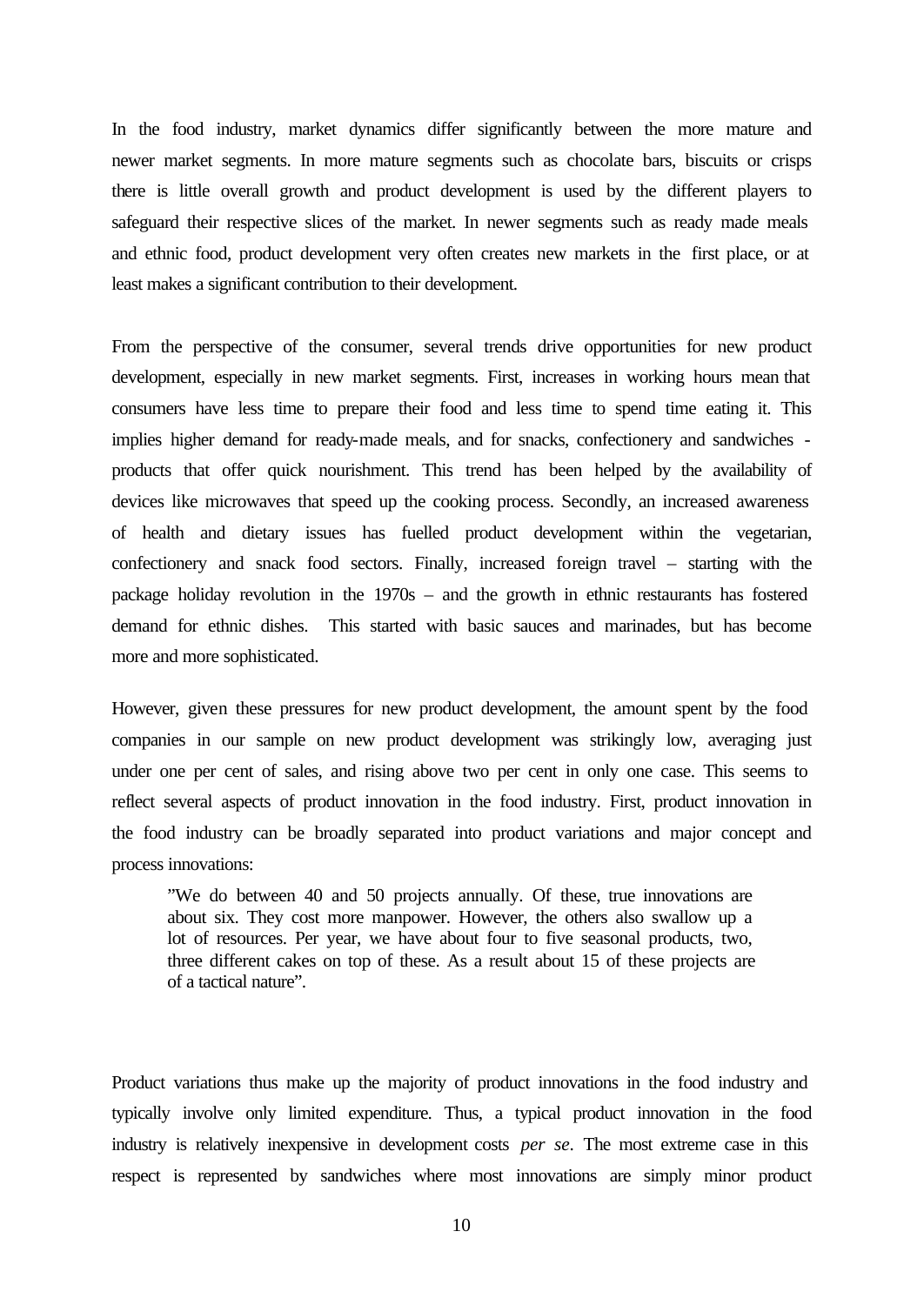variations:

"Anybody can just put lots and lots of new sandwiches on the shelf. But what happens with sandwiches, the sandwich buyer gets bored very quickly, and so the life of one product may only be twelve weeks, and so it is a quick turnover. We have, for example, launched 45 products this year, and only 25 of them are still on the shelf."

A large proportion of the cost of major concept and process innovations is typically absorbed by other budgets as such innovations usually involve capital investments and advertising costs. The advertising costs of a new branded product can easily exceed the development costs *per se* by a factor of ten.

The low incidence of radical innovations is also reflected in the low level of patenting activity amongst the food companies, approximately half of whom had not registered any patents during the three years leading up to the study. Around a quarter of companies had registered just one patent. The maximum number of patents registered by any company was 12, the overall mean was two.

|                                                                              | Average |
|------------------------------------------------------------------------------|---------|
| Product development costs as % of sales                                      | 0.85%   |
| Number of people in NPD                                                      | 15      |
| Number of products launched per year                                         | 28      |
| Percentage of sales coming from products launched in the preceding two years | 30      |
| Number of patents over the last three years                                  |         |

#### **Table 3 : New Product Development in the Food Industry**

All companies but one had dedicated sections or units with the brief of looking after product development activities. The outlying company was one of the smallest companies in the study, with less than 50 employees. On average, there were approximately 15 people in each department, typically comprising food technologists and chefs, engineers or chemists. The largest specialist product development department had 71 staff, but there were several with three people or less. The average is strongly influenced by a few large companies with large NPD departments. A number of companies in our study also had access to dedicated research facilities of the group to which the company belonged. These specialised in more basic forms of research, in particular in the area of food chemistry.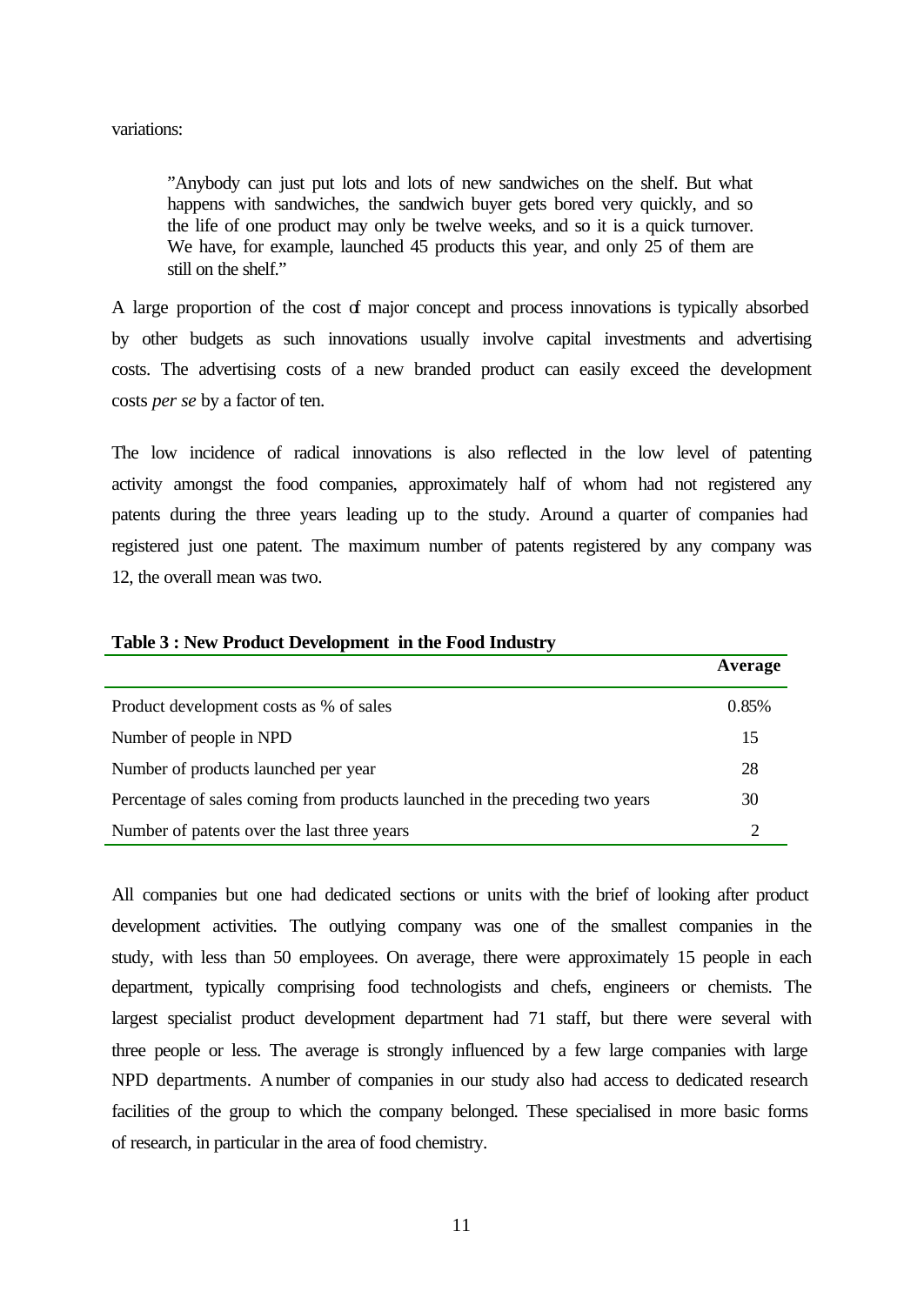Despite the small size of many of the departments, product development activity was intense and the average number of products launched in the 12 months preceding our study was 28. As mentioned above, this largely reflects the frequency of product modifications rather than major innovations. In tune with this, the significance of new products to sales was high – overall, 30 per cent of sales came from products launched in the preceding two years. Nearly one quarter of the companies in the study drew 50 per cent or more of their sales from recently launched products.

## **Project and Product Characteristics**

Eighty eight per cent of the projects covered by the study involved only low levels of product or process innovation, and were essentially reconfigurations of tried and tested ingredients and processes. On average, companies had prior experience with approximately 75 per cent of the ingredients that comprised the new products in the study.

However despite the routine nature of most projects, three were major innovations, which accounts for the variation in development costs seen in Table 4. These projects were characterized by major tooling investments, large expenditure on market research and major pushes to break into new product areas. For example, one company was developing a new type of highly innovative and technically complex confectionery. They commissioned a large amount of market research before developing the product and commissioning a dedicated, state-of-the-art factory in Eastern Europe. This represented a large investment in absolute terms, though it was modest in relation to the company's annual turnover.

Most routine projects comprised flavour extensions, changes to the formulation of recipes, or changes to portion size. Although significant market research was often needed to gauge consumers' tastes, the ingredients and processing methods required for the new products were usually well known to the company.

Food manufacturers typically specialized in particular sub-areas such as reduced fat or '*lite'*  products. Retailers often approached the specialist manufacturers with requests to produce retailer 'own brand' products, and 46 per cent of products were developed in conjunction with retailers.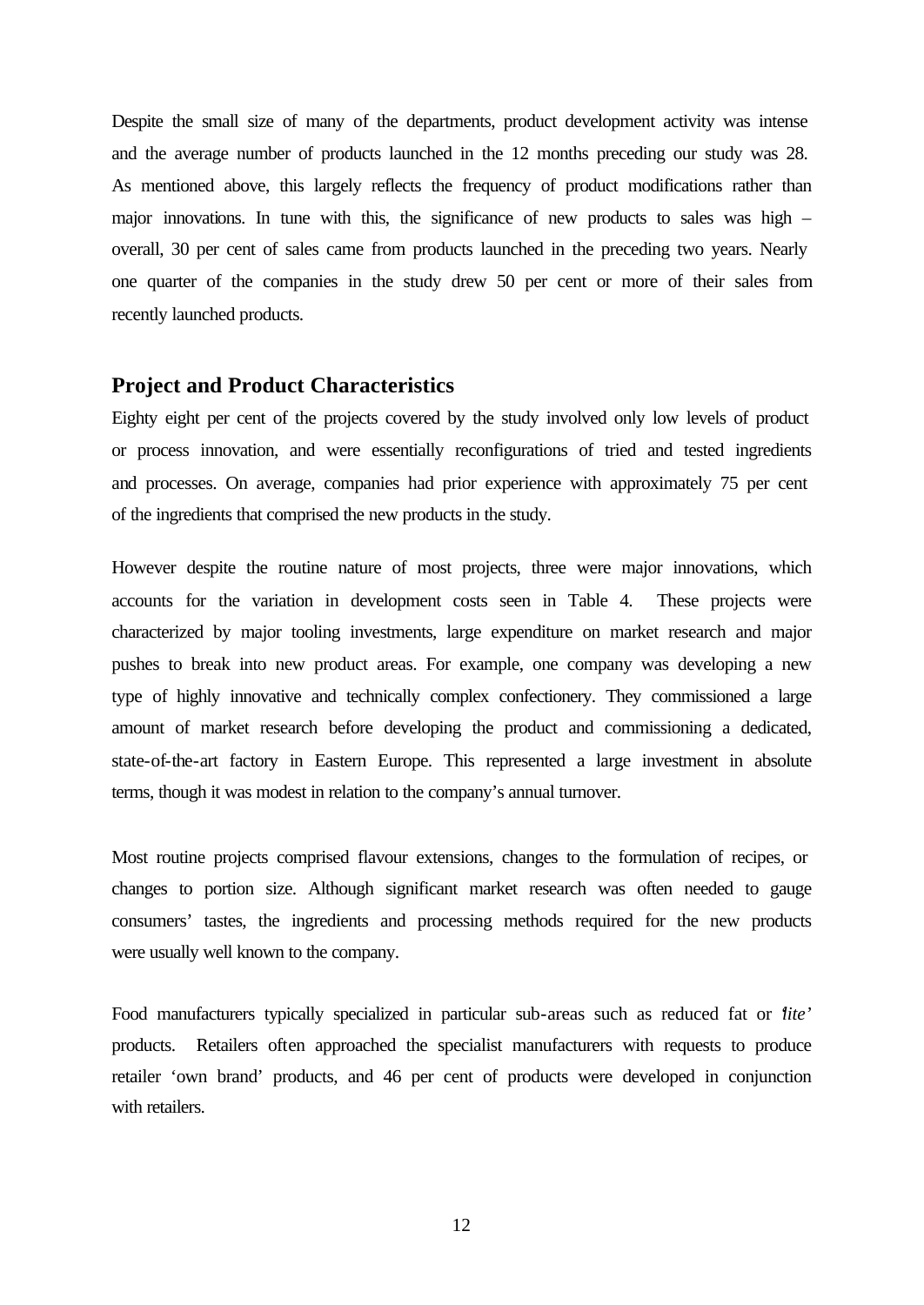|                                                                             | Mean         | <b>Minimum</b>      | Maximum     |
|-----------------------------------------------------------------------------|--------------|---------------------|-------------|
| Percentage of ingredients with which the<br>company had previous experience | 74%          | $0\%$               | 100%        |
| Months elapsing between launch of a previous<br>generation product          | 67           | $\boldsymbol{0}$    | 396         |
| Percentage of products developed in<br>conjunction with retailers           | 46%          | $\Omega$            | 100%        |
| Total development cost $(f)$                                                | £1,490,989   | £375                | £27,000,000 |
| Total Cost of Product Development $(f)$                                     | 414,416<br>£ | £375                | £ 7,000,000 |
| Total cost of process development $(f)$                                     | £1,246,558   | £<br>$\overline{0}$ | £20,000,000 |

New product development processes in the food industry follow a distinct pattern. Development teams usually consisted of a minimum of two people, typically a product manager (from Marketing) and a Development manager (often a food technologist) with the product manager in many cases acting as the project leader. Depending on the nature of the project, an engineer, food chemist, chef or another food technologist might complement these two players in the 'core' development team. In the projects examined, core development teams comprised four people on average - quite small compared to those found in other sectors. Core development teams met formally about every two weeks and informally once a week. However, individual members typically met more frequently, often on a daily basis during certain phases of the project.

People from other departments tended to enter and leave the core team as projects moved through their different stages. In the initial phases functions such as Sales and Marketing, were heavily involved, followed by Manufacturing, Packaging and Purchasing and later Distribution and Sales again. The average 'wider development team' comprised 15 people. Development teams were typically overseen by committees or 'steering groups' in which the major functions were represented, usually comprising around five people.

While the small size of product development teams in the food industry makes their coordination relatively straightforward, the large number of projects that individual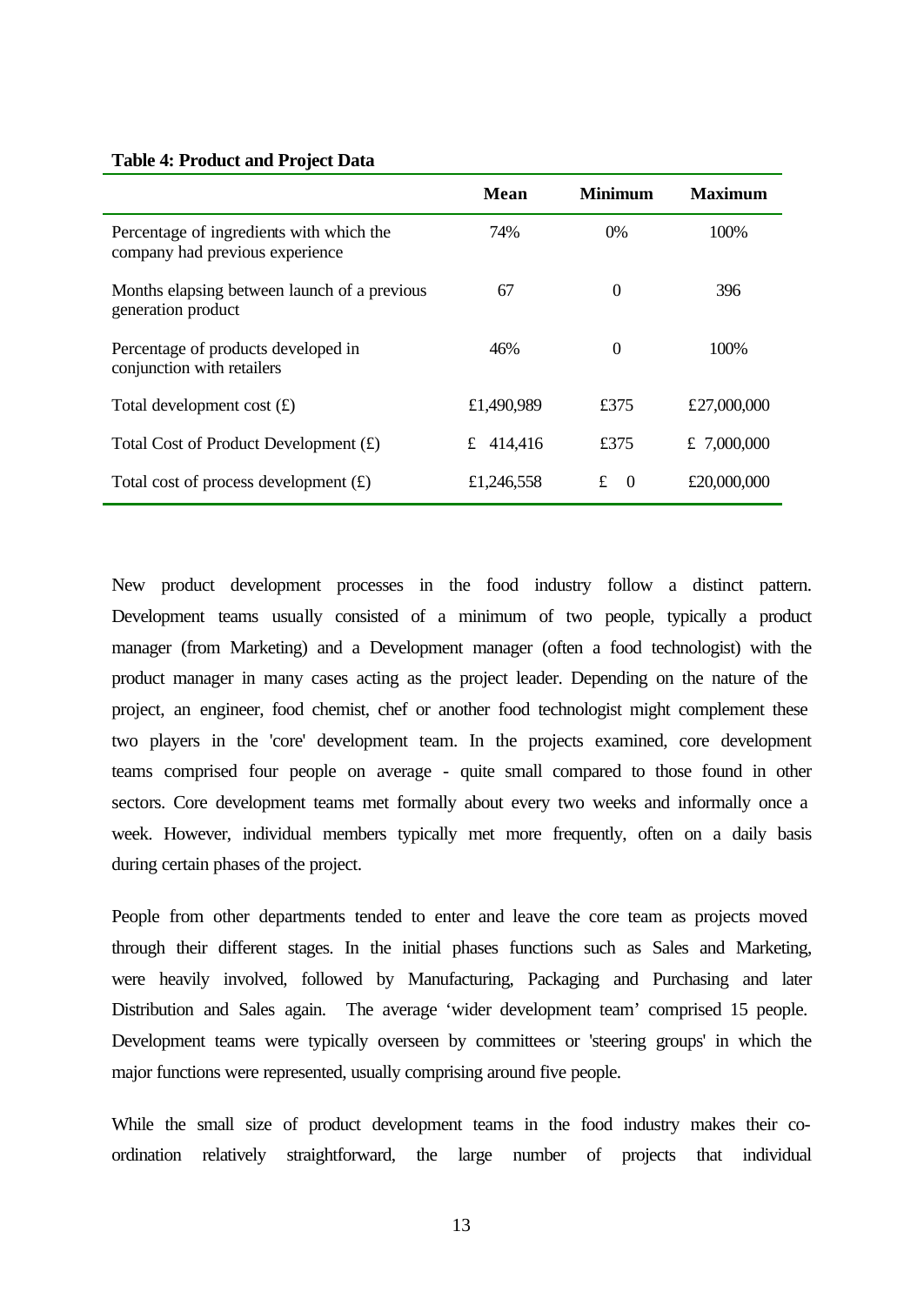development managers had to handle simultaneously increased planning complexity significantly. Project leaders typically led seven projects at any one time.

| $10000$ $\sigma$ , $10000$ $\sigma$ $\sigma$ , $0000$ $\sigma$ |                |
|----------------------------------------------------------------|----------------|
|                                                                | Average        |
| Number of people in core development team                      | $\overline{4}$ |
| Number of people in wider development team                     | 15             |
| Number of people in steering group                             | 5              |
| Frequency of formal meetings of core development team          | Every 15 days  |
| Frequency of informal meetings of core development team        | Every 7 days   |
| Number of projects simultaneously led by the project leader    |                |

## **Table 5: Project Development Teams**

## **Reading the Market**

One of the key determinants of successful new product development is the ability of companies to 'read the market' in order to produce products that meet customers' needs and desires. The positive correlation between the incorporation of customer needs throughout the new product development process, and the overall market success of the end product has been highlighted by many observers (Cooper 1979, Malidique and Zirger 1984, Griffin and Hauser 1993).

Seventy two per cent of companies exceeded their forecast sales of the product within the first year in the market, indicating that the products were generally well received by customers. Several distinct approaches to reading the market were identified. In addition to these, a number of tools and techniques were used to ensure that products were marketfocused. These are discussed below.

Four main approaches to reading the market were identified. These were:

- Brand led development
- Retailer led development
- Manufacturer own label product development (reactive and proactive)
- 'Instinct led' development.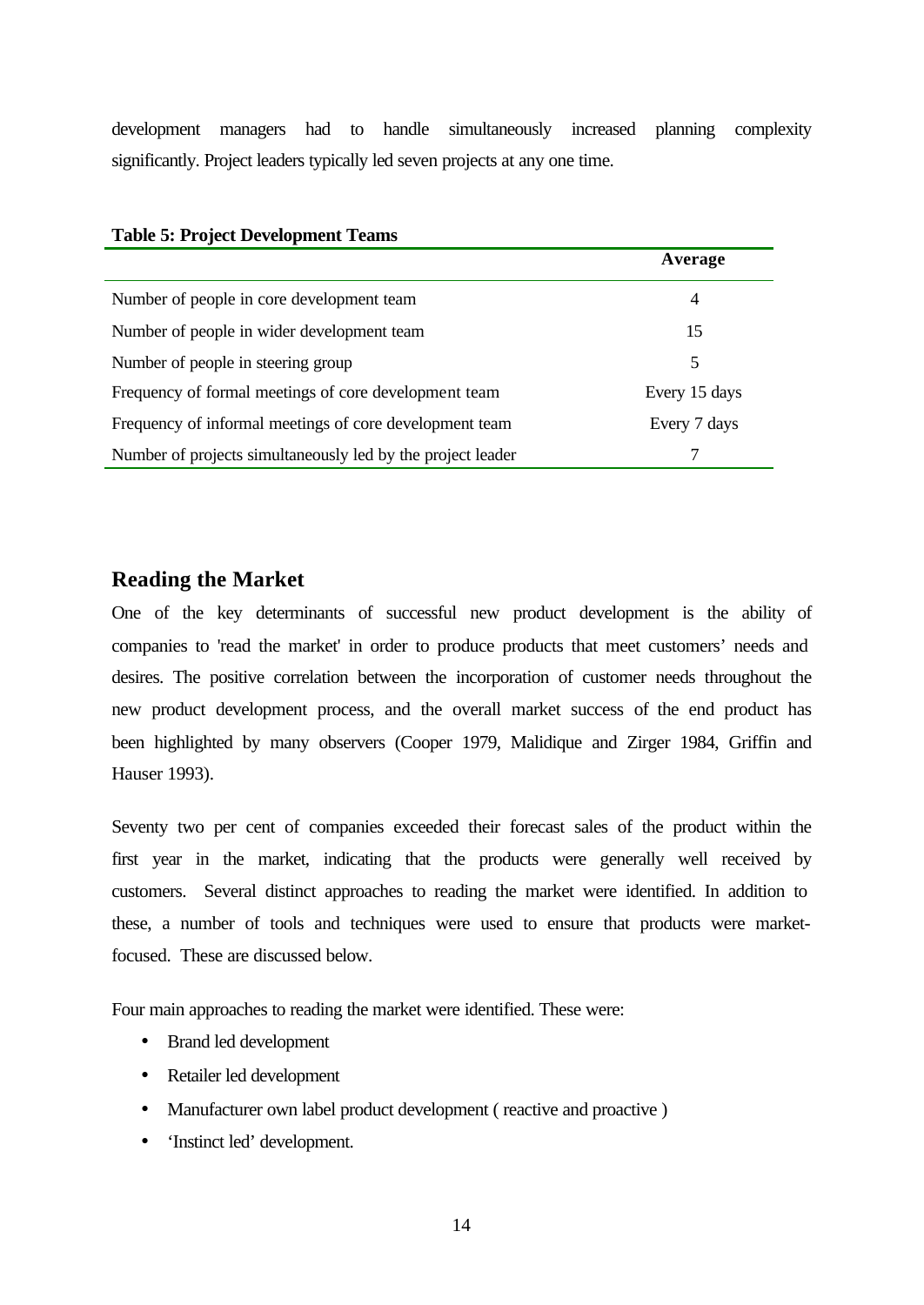*Brand led development*. A proportion of the companies interviewed were multi national corporations with well-known brand names providing an umbrella identity for a series of individual products. In these cases, the incorporation of brand values and customer perceptions of the brand were crucial to the new product development process. The approach to reading the market within brand focused companies was distinct in two main ways. First, the process was typically managed by someone from a marketing function, usually carrying the title of 'brand manager'. The purpose of this was to ensure that the new product stayed consistent with existing brand values. Secondly, the cost of the development, especially in terms of advertising expenditure tended to be much greater. In the light of this, the effort directed to consumer research and 'reading the market' was high.

Market research in the brand-led developments frequently used consumer groups to generate new product ideas and also to test the feasibility of early product specifications. Some companies extended the use of these to 'blue sky' research with specific occupational groups. For example, one snack food manufacturer used groups of teachers and journalists to discuss their ideas about the future of a specific brand, as well ideas for new 'fantasy' products.

*Retailer led development*. About half the projects in the study were for 'own label' products for the major retail chains. These products were usually direct copies of branded products which the retailer displayed close to the branded product, but at a slightly lower price point. The typical process of product development for these products kicked off with interaction within the retailers between Product Managers and Marketing. At this stage, product lines which offered potential to attract customers away from branded goods to cheaper, own label versions were identified. Specifications were then created, detailing a broad set of criteria for the new product range. This specification was presented to the NPD manager at the food manufacturer, who together with the development team (Marketing, Production, Development, Recipe Chefs) produced samples for presentation to the retailer. These samples were largely be based on reconfigurations of the branded product which the retailer wished to copy.

Once retailers have selected their desired products, the food manufacturers conduct tasting sessions with consumers to refine the product attributes. Allowing consumers to interact with specific product prototypes provides the food manufacturer with valuable information relating to the appearance, price and sensory qualities of the product. For example a sandwich

15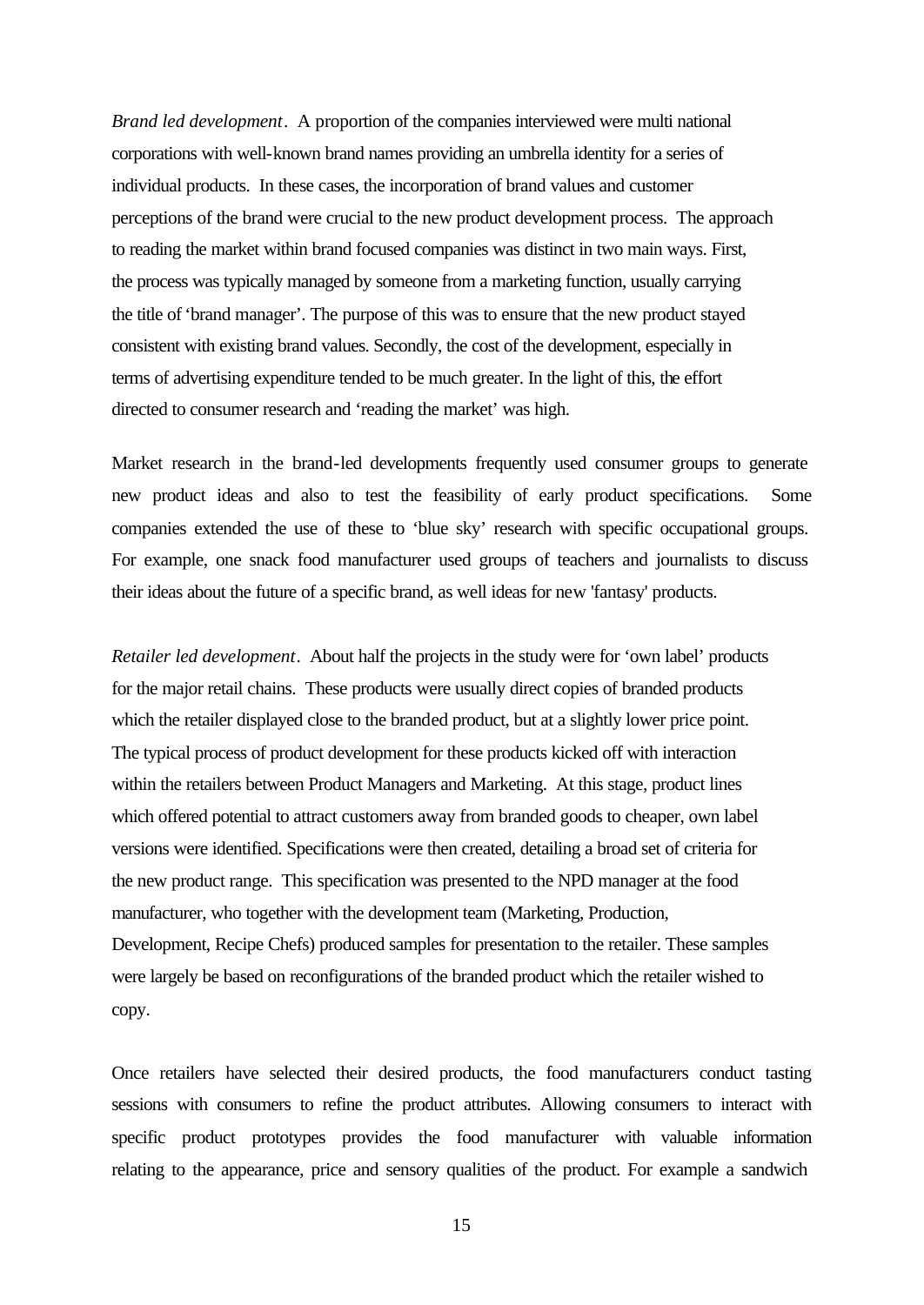manufacturer who was having problems in narrowing down the combination of flavors available in a new range of sandwiches commented:

"The panel was very useful to us because there were certain features of some of the products that we had nagging doubts about, and it confirmed those doubts."

Once the specification was agreed, retailers then typically took responsibility for the promotion of the product.

*Own label product development.* In the development of own brand goods by the food companies, the development process was mostly overseen by a new product development manager with inputs from Marketing and Production. Marketing effort was generally greater in dynamic and growing sub sectors such as ethnic food, snacks and confectionery.

Companies within the dynamic sub sectors generally had a proactive attitude to product development; they were enthusiastic about innovation and the challenge of bringing new concepts to the market. In these cases more emphasis was placed upon innovative methods of drawing in the views of customers and ensuring that these were addressed in the final product. Companies in more mature sectors, such as dairy products, tended to have minimal marketing involvement, and their new product development efforts were reactive, often undertaken to defend market position. These frequently took the form of 'me too' products (direct copies of competitors' goods). Consequently effort was usually concentrated on the technical analysis and reformulation of competitor products. Marketing personnel functioned as market monitors and relayers of information, rather than integrated members of the NPD team.

*'Instinct led' development.* Under this model, senior managers (or owners) drove product development, often with minimal involvement from the other functions within the company. New product ideas often stemmed from an instinctive 'feel' for the needs of the market. In the majority of cases of instinct-led development no consumer research was conducted to test whether the ideas matched customer requirements. Perhaps unsurprisingly, the majority of instinct-led products did not meet sales targets within twelve months of product launch.

Having established the main models of new product development, we then examined some the specific tools and techniques used to incorporate the voice of the customer into the new

16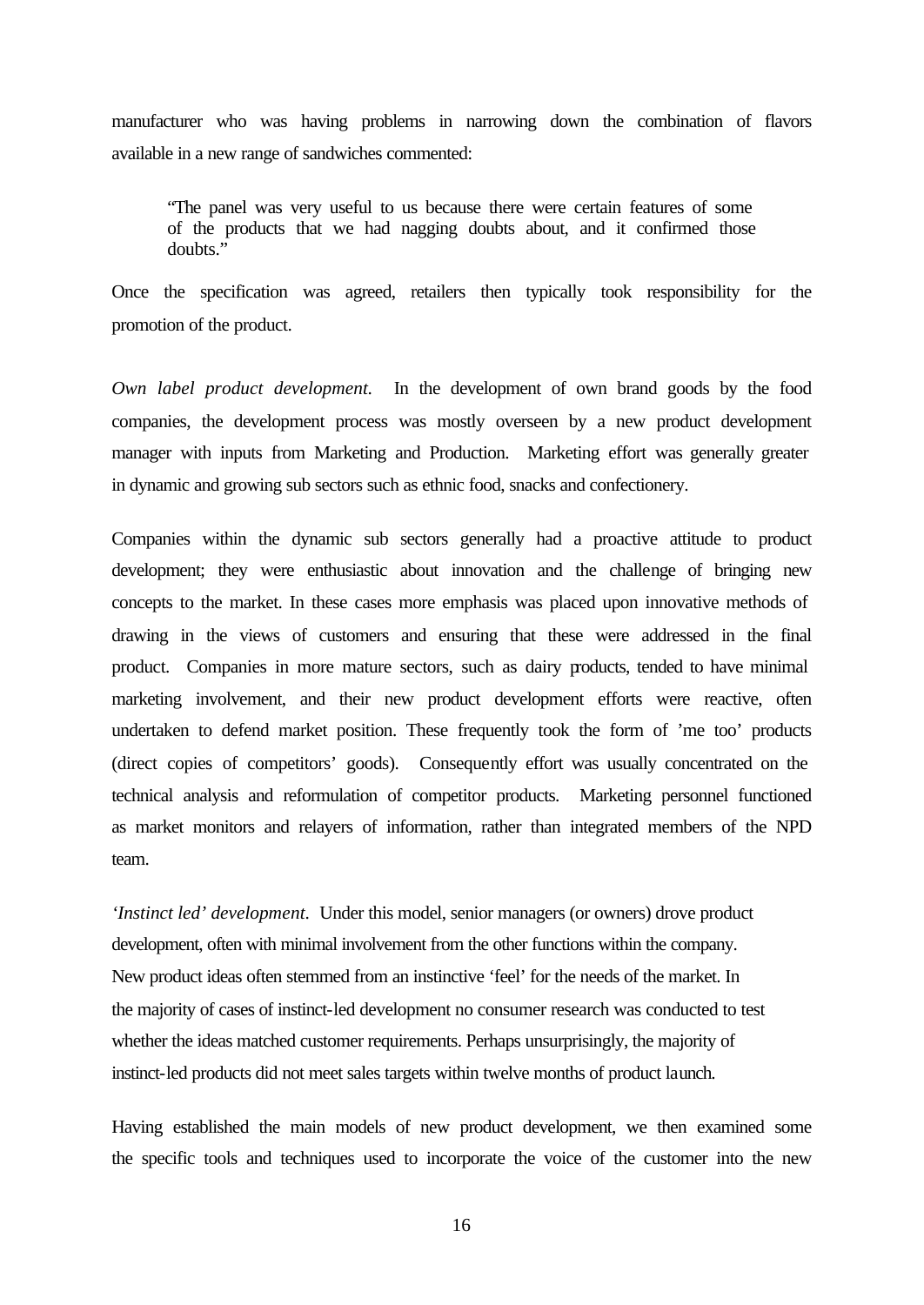product development process. All the relatively successful projects in the study used these tools and techniques. We defined successful projects as those in which products had exceeded predicted sales in the first twelve months after launch.

*Formalized market research*. Market research agencies were used to ascertain customer requirements amongst 60 per cent of the surveyed companies, and the average amount spent on this type of research was close to £0.5 million per annum. However as a percentage of sales, market research expenditure only accounts for an average of 0.3 per cent. This type of research took several forms. The first was gap analysis, which refers to the examination of market information published by market research companies such as Nielsen. Typically, Marketing would examine such data and identify any potential gaps in the market which suggested scope for new products. In some cases, the data also revealed opportunities to copy products that have been a success in the market place for other manufacturers (*me too* products). As a manufacturer of ready meals commented:

"We have reports from Nielsen on a quarterly basis, that will monitor what our competitors are doing. They have been useful in terms of the product development thinking 'Oh, it is selling quite well let's have it in our range'."

A second form of formalized market research was represented by the use of market research agencies. Such agencies used a variety of qualitative and quantitative techniques to gauge consumers' opinions of new products. Opinions were normally gathered in tests conducted in different geographical locations and with different socioeconomic groups. During these sessions consumers would assess pilot products, or concepts and ideas for new products.

*Informal methods.* In conjunction with formal methods of market analysis, companies also used less formal methods to assess market opportunities. One interviewee described the process as follows:

"We will visit restaurants and food outlets to work out where there are new flavors, cuisine and styles of food. We will use chefs in the market place and our own chefs to work on new ideas"

The development chefs also took previous products and mixed and matched ingredients to come up with new ideas. Direct observations from overseas were sometimes used to collect new product ideas. Food manufacturers also used supermarket buyers as sources of ideas for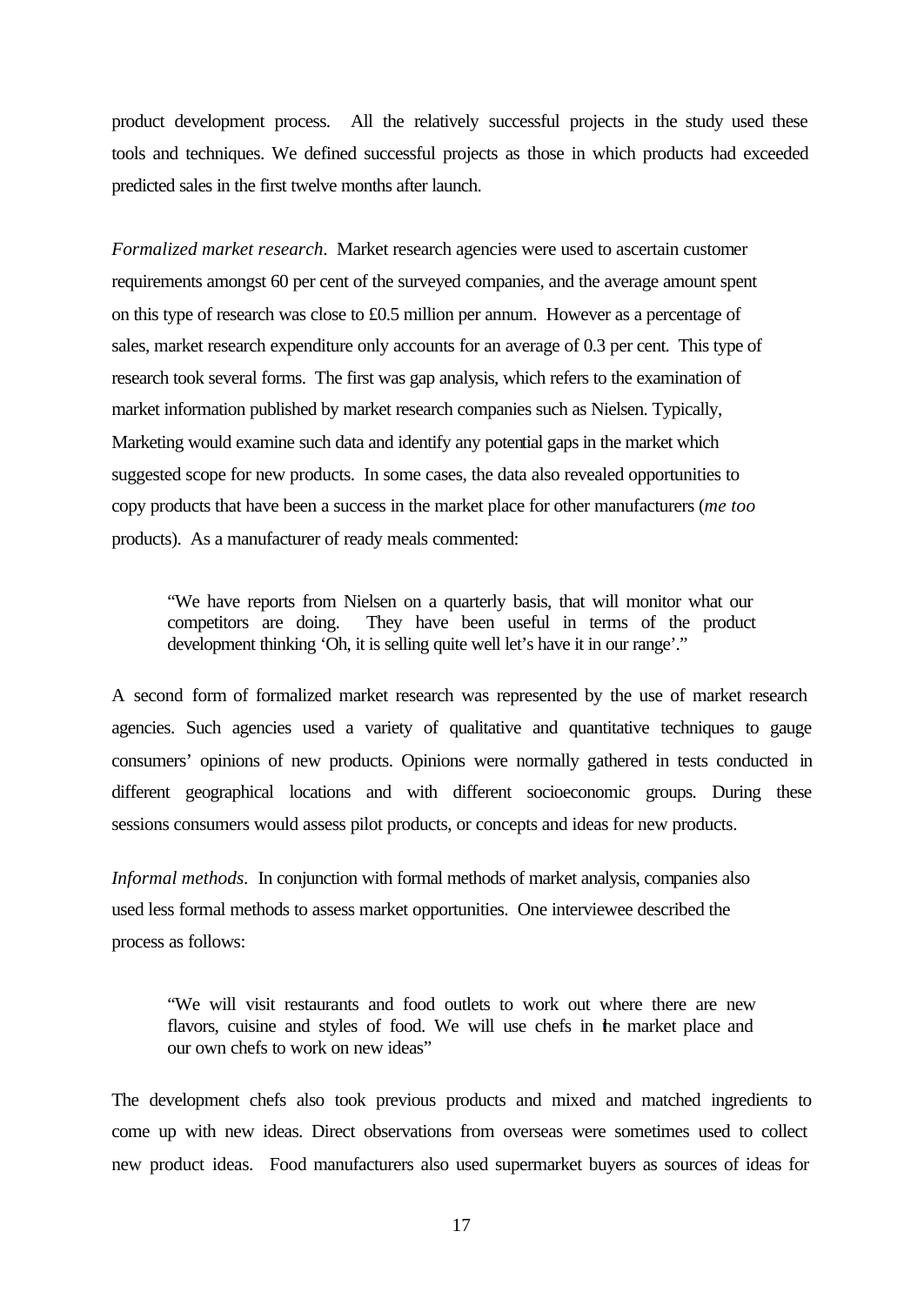new products:

"We have a good relationship with the buyer, it is easy enough to phone them up and say 'I need your help'".

Some companies in the study subcontracted the entire early stages of their product development process, and handed over the responsibility to product development consultancies:

"We have two product development companies that work very closely with us, one specializes in direction and vision for products, the other is more of an implementation company".

## **The Development-Manufacturing Interface**

Design for manufacture has received a lot of attention in recent years, since it has been recognized how early design decisions can have huge ramifications for costs and quality via product manufacturability. Within some sectors, the transfer of products from development to mass manufacture can be a major source of problems. However, in the food companies, manufacturability did not appear to be a major issue. The majority of companies in the study reported that they had not experienced significant problems at the Development/ Manufacturing interface. On average eight percent of products failed to meet quality standards during the first month of production, and one percent of products failed to meet quality standards after production had settled following product launch, as shown in Table 6.

The companies who experienced the lowest levels of manufacturing-related problems (and who consequently appeared to be the most effective at managing the Manufacturing/ development interface) commonly employed the following techniques:

- A balanced approach to the integration of the manufacturing function into multi functional new product development teams
- Extensive use of pilot production
- The use of product platforms
- The employment of development staff with backgrounds in manufacturing.

Each of these will be discussed in turn.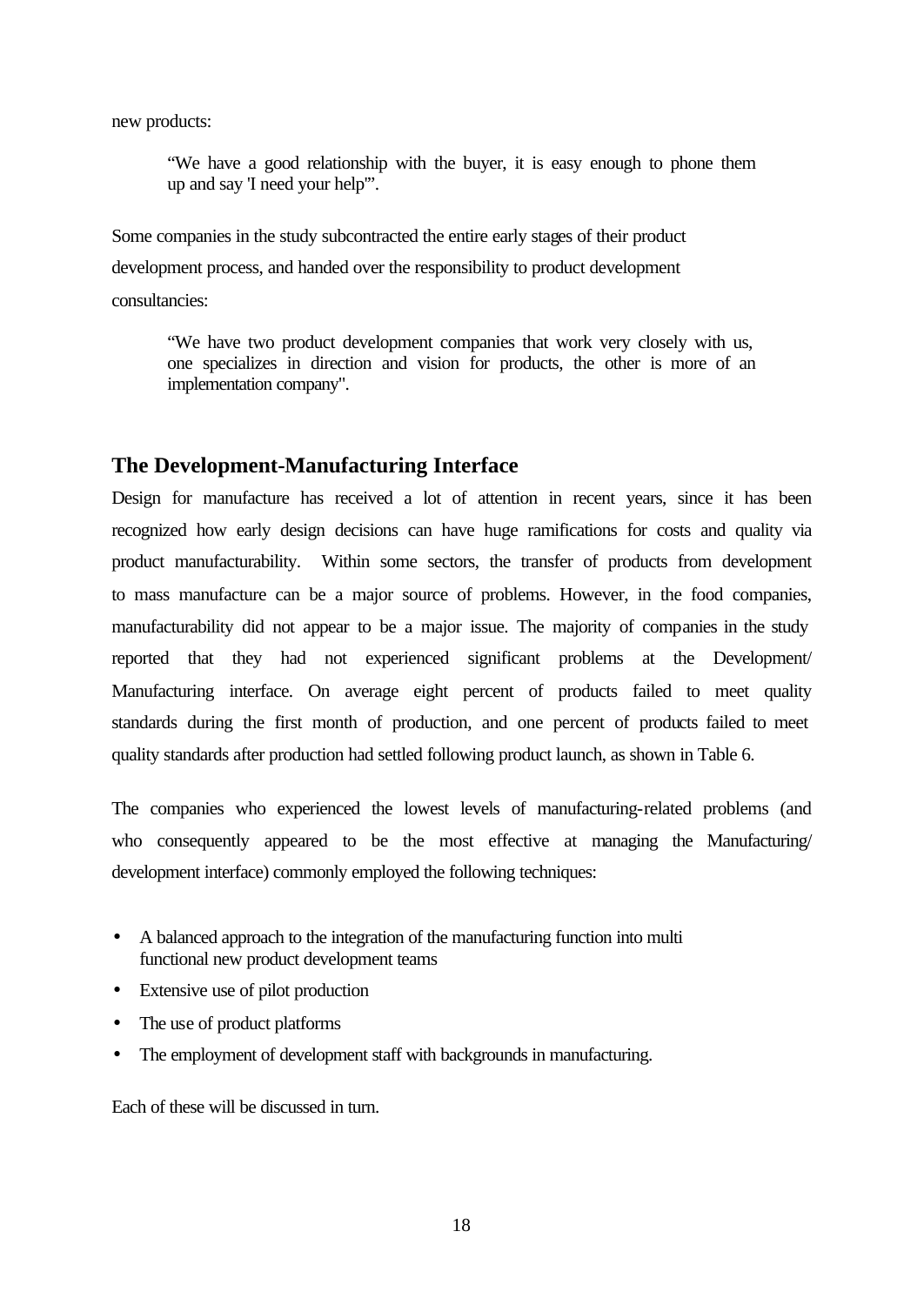|                                                                                                                 | Mean | Minimum | Maximum |
|-----------------------------------------------------------------------------------------------------------------|------|---------|---------|
| Number of changes in the first six months of<br>production                                                      |      | 0       | 10      |
| Percentage of products failing to meet quality<br>standards during the first month of production                | 8%   | $0\%$   | 41%     |
| Percentage of products failing to meet quality<br>standards after production has settled post<br>product launch | 1%   | $0\%$   | 6%      |

#### **Table 6: Manufacturing Performance Data**

*A balanced approach to the integration of Manufacturing*. Several companies reported that they found the best way of integrating the manufacturing function into the new product development process was to phase Manufacturing's input in and out at particular stages. Manufacturing were typically closely involved at the up-front concept stage of projects. Their function at this point was to provide a 'sanity check' for the development team and to ensure that new product concepts were feasible to manufacture. During the course of the development process, the Manufacturing function would then be called in at certain critical junctures, such as pilot production and scale up. During intervening periods they would be kept informed of progress but were not overly involved in the day to day detail of the developments.

This balanced approach appeared to work because it kept the lines of communication between Manufacturing and Development open, but at the same time did not allow issues of current Manufacturing capability (or convenience) to veto new product ideas prematurely. Too much influence by the Manufacturing function could result in products that were easily manufactured but not customer-focused. As one company put it:

"We were beginning to compromise some of the new products so that we could make them easier to manufacture in the factory. This is all well and good, but it is not what the customer requires, with similar products being churned out of the door"

Companies who did not achieve balance between the influence of Development and Manufacturing and who threw ideas 'over the wall' were typically those who experienced the most manufacturing problems during (and after) product launch. One illustration of this came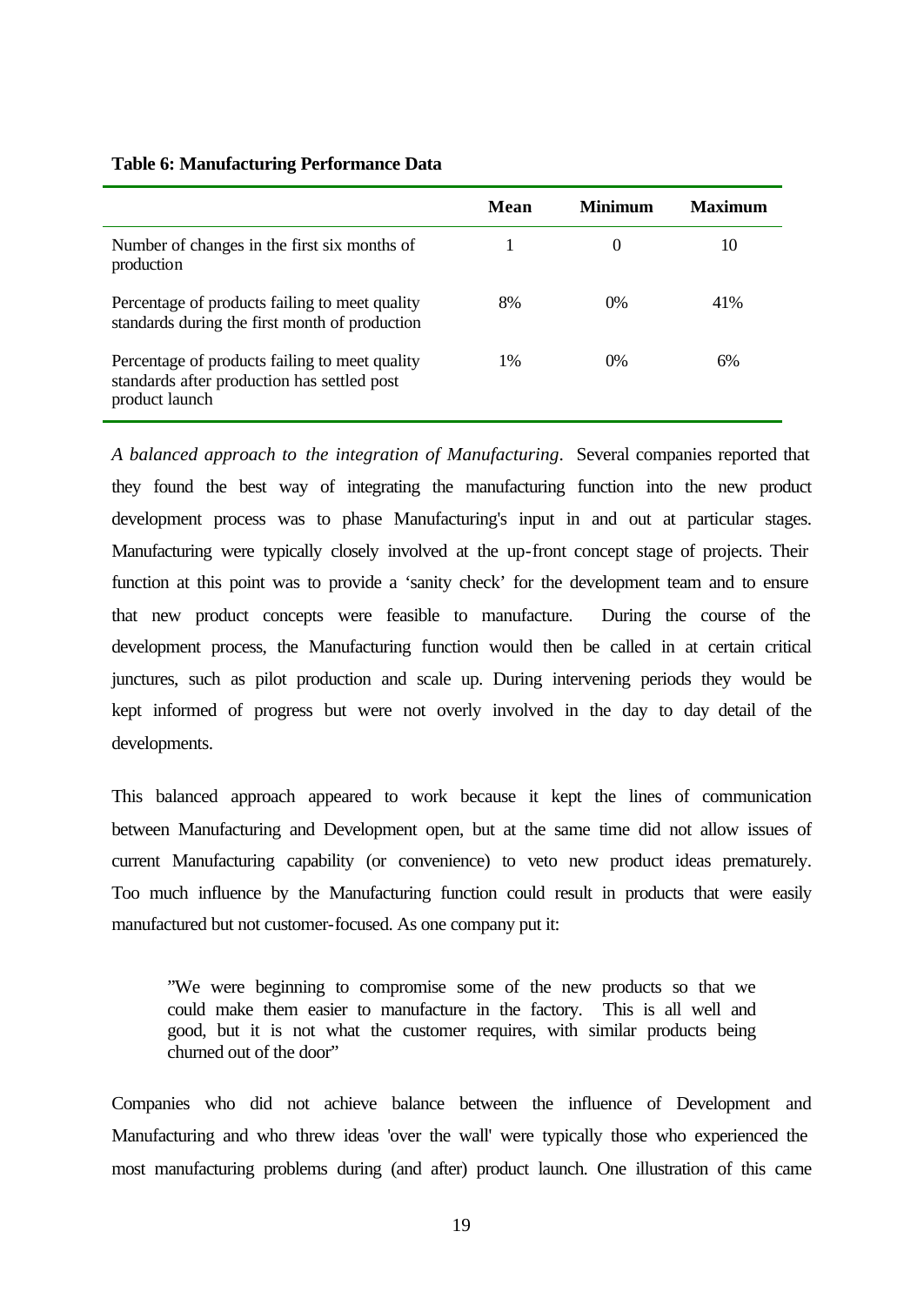from a company who manufactured food pastes. When a new recipe was ready, and not before, it was passed over to Manufacturing - with no discussion. In one case this lack of integration resulted in the paste separating during processing, causing huge schedule slippage and wastage:

"The batches in the tanks are three tons capacity, so you have to make a minimum of about a ton and a half. It gets quite embarrassing when you make a ton and a half and its not right".

*Extensive Pilot production.* The use of pilot production runs was a key means of smoothing the transfer of products into manufacturing. Pilot runs enabled Development and Manufacturing staff to work together in a relatively unstressed environment in order to establish machine operating parameters, identify potential processing problems, and so on. The majority of the companies who experienced significant manufacturing problems did not undertake pilot production.

*The use of product platforms*. The majority of successful companies used 'product platforms', by which we mean that they focused on a core product idea, from which it was possible to spin off multiple derivatives. An example of this was found with crisps, where the majority of new products were variations on a common base. By concentrating on a specific area, companies were able to develop a high level of experience with the ingredients and processes, consequently the manufacturing interface was less fraught and subject to problems. In addition to this, even the more innovative new products in the study typically built upon the foundations of tried and tested techniques and ingredients.

*The Employment of Development Staff with Manufacturing Experience*. Companies who handled the Development/Manufacturing interface effectively typically had a large proportion of ex-Manufacturing personnel in their development teams. This meant that knowledge of Manufacturing's capabilities and constraints could be incorporated into the development process, without the need to spend large amounts of time on direct liaison activity. As one development manager put it:

"[Producing the product] is a complex process but I think that from experience you have a pretty good idea of what will and won't work. "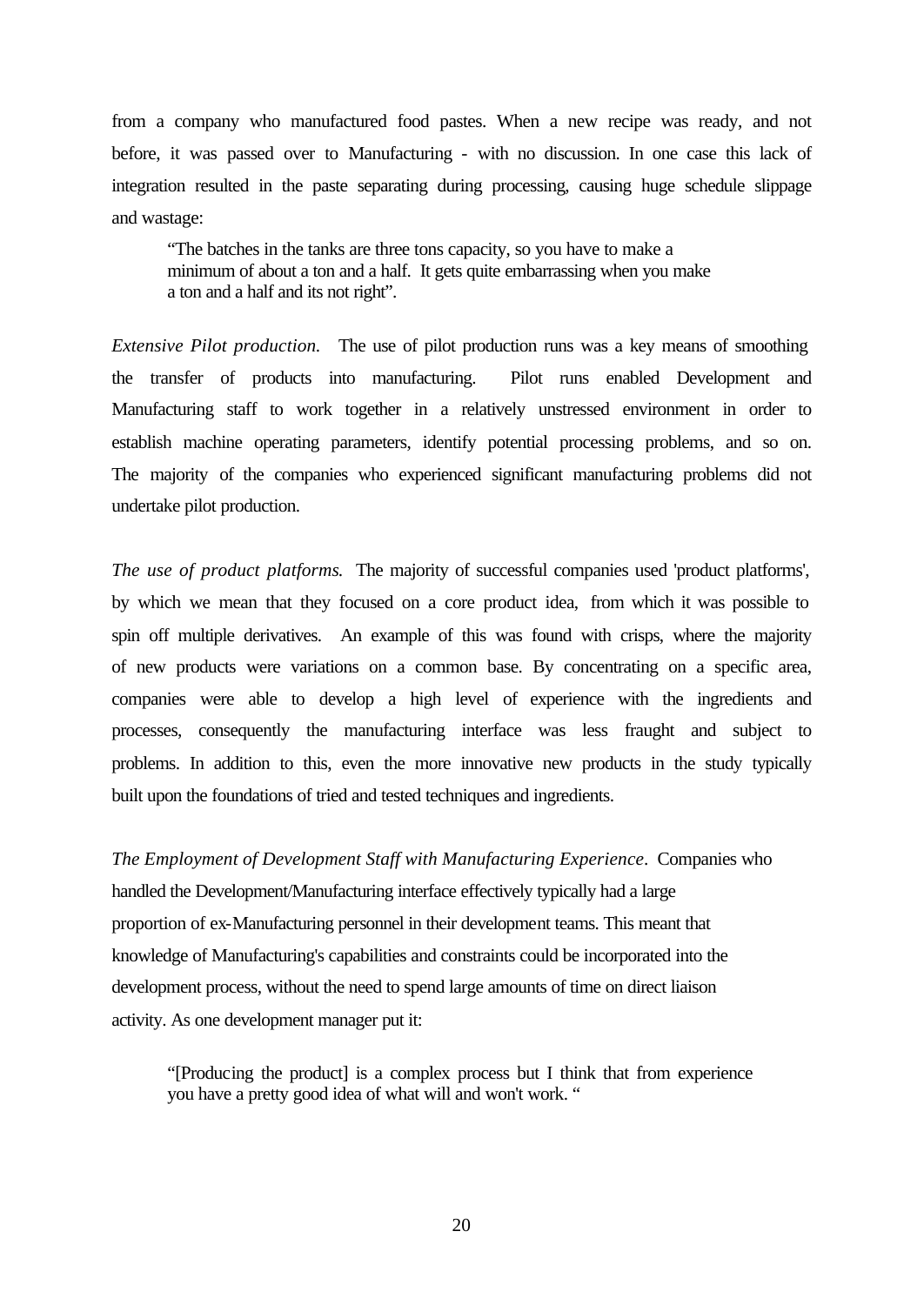## **Supplier Involvement in Development**

The new product development literature often emphasizes the benefits of supplier involvement in the development process. There are a number of reasons for this. Supplier knowledge of technologies and ingredients can be useful in the development of new products; awareness of suppliers' capabilities can help reduce costs, improve quality and so on. Despite these potential benefits, Table 7 demonstrates that supplier involvement in development amongst the food companies was quite limited.

|                                                                            | Mean  | <b>Minimum</b> | <b>Maximum</b> |
|----------------------------------------------------------------------------|-------|----------------|----------------|
| Number of suppliers                                                        | 16    |                | 104            |
| Percentage of suppliers with significant<br>involvement in the NPD process | 24.0% | 0%             | 100%           |

#### **Table 7: Supplier Involvement in Development**

The companies in this study drew primarily on market information for new product ideas rather than on the knowledge of their suppliers. Supplier input, such as it was, tended to focus more on new ingredients or types of packaging or machinery. Of those companies who did report contributions from suppliers, involvement fell into two types. First, there was some involvement that contributed to the formal development of new product ideas; secondly, supplier involvement was sometimes necessary in order to resolve unforeseen problems. In the first instance, involvement could be either random or managed. In the case of a sauce manufacturer, random ideas from suppliers were regarded as useful inputs into the pool of new product ideas.

"We always say that we are not too proud to pick other people's ideas up and call them our own. We rely on raw material suppliers, being close to them and talking about innovation."

In the case of a ready-made meals manufacturer a more formalized process existed to harvest potential new product ideas.

"We have a monthly supply chain meeting. In this we invite those who we believe to be our key suppliers to do presentations and within that they give us an idea of how they are going to help us enhance our business."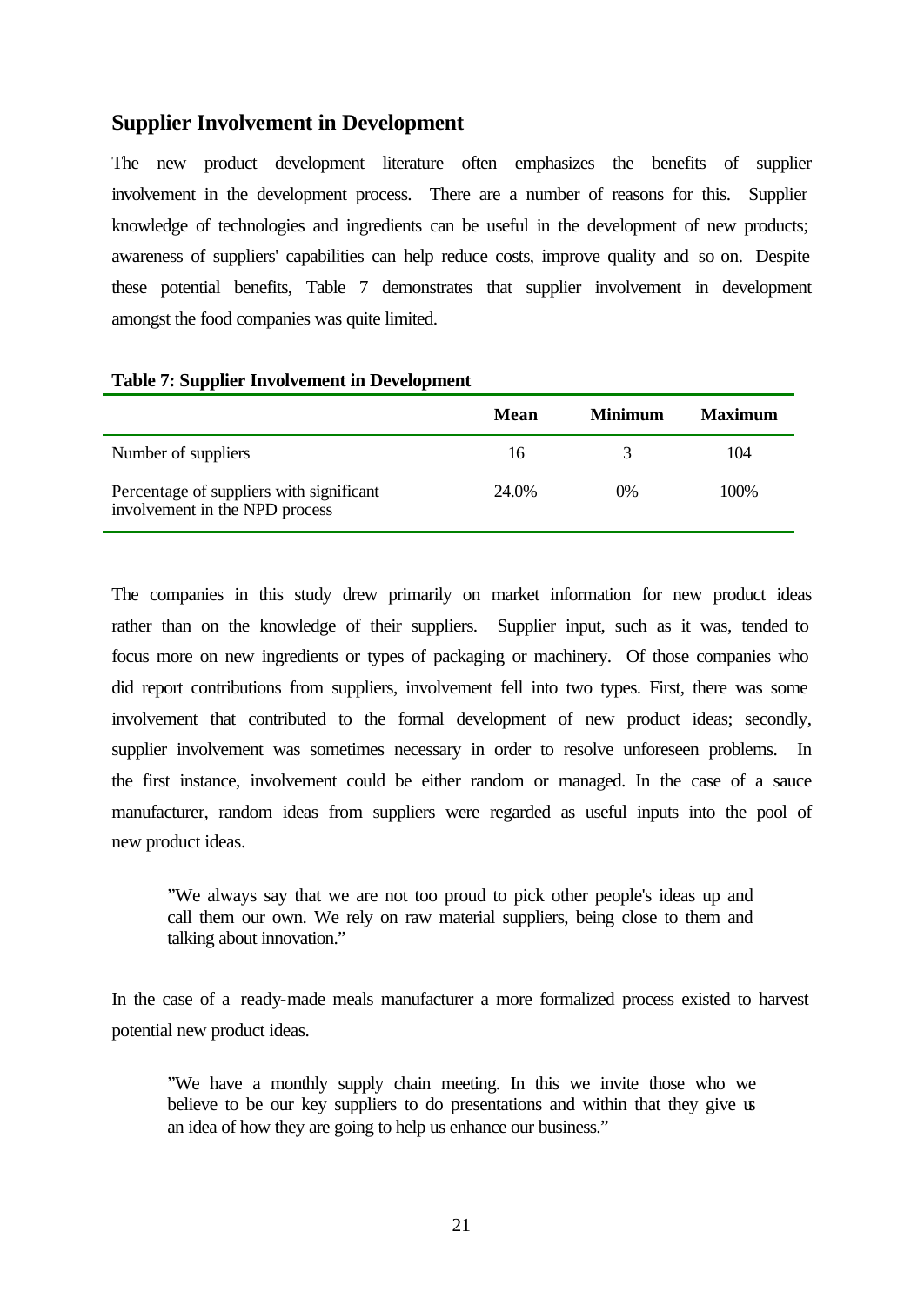Many of the manufacturers had official agreements with their suppliers regarding intellectual property in order to protect any new product ideas resulting from this liaison. With respect to the second type of involvement, several companies reported how suppliers had helped them solve problems when they had encountered difficulties in processing ingredients. For example, one health food manufacturer who had major problems processing an innovative paste approached the supplier of the paste for assistance:

"The suppliers of the paste came into the plant and showed us how they thought we could 'layer' their product in this plant."

We also be observed that different types of supplier had different levels of involvement in development. Suppliers of raw ingredients were most commonly involved in the development process, with machinery suppliers only being integrated by a small proportion of the food companies in the study.

## **Senior Management Involvement in Development**

As the preceding sections have shown, product development relies on the interaction of several different functional departments of a company. This cross-functional interaction serves to feed market needs into the development process and to provide technical solutions that match these needs. In this, senior management plays a vital role. First and most directly, senior management has to ensure cross-functional integration in the realisation of new product development goals. More generally however, senior management has to ensure that the cross-functional integration required by the various departments matches with their actual and potential capabilities. Practically, this means that senior management has to monitor the selection of new product development goals to ensure their consistency over time, both in terms of their compatibility with external opportunities and with internal capabilities. In this context, senior management involvement is best characterised by type of product innovation, i.e. whether the innovation only represents a recipe modification or a major concept or process innovation.

## *Senior management involvement in product modifications*

In the case of recipe modifications, the main role of senior management was to ensure that a multitude of individual product modifications was in line with overall strategic goals. This follows from the large numbers of product modifications, typically several dozen, that any single food company had to manage at the same time. If such modifications are not carefully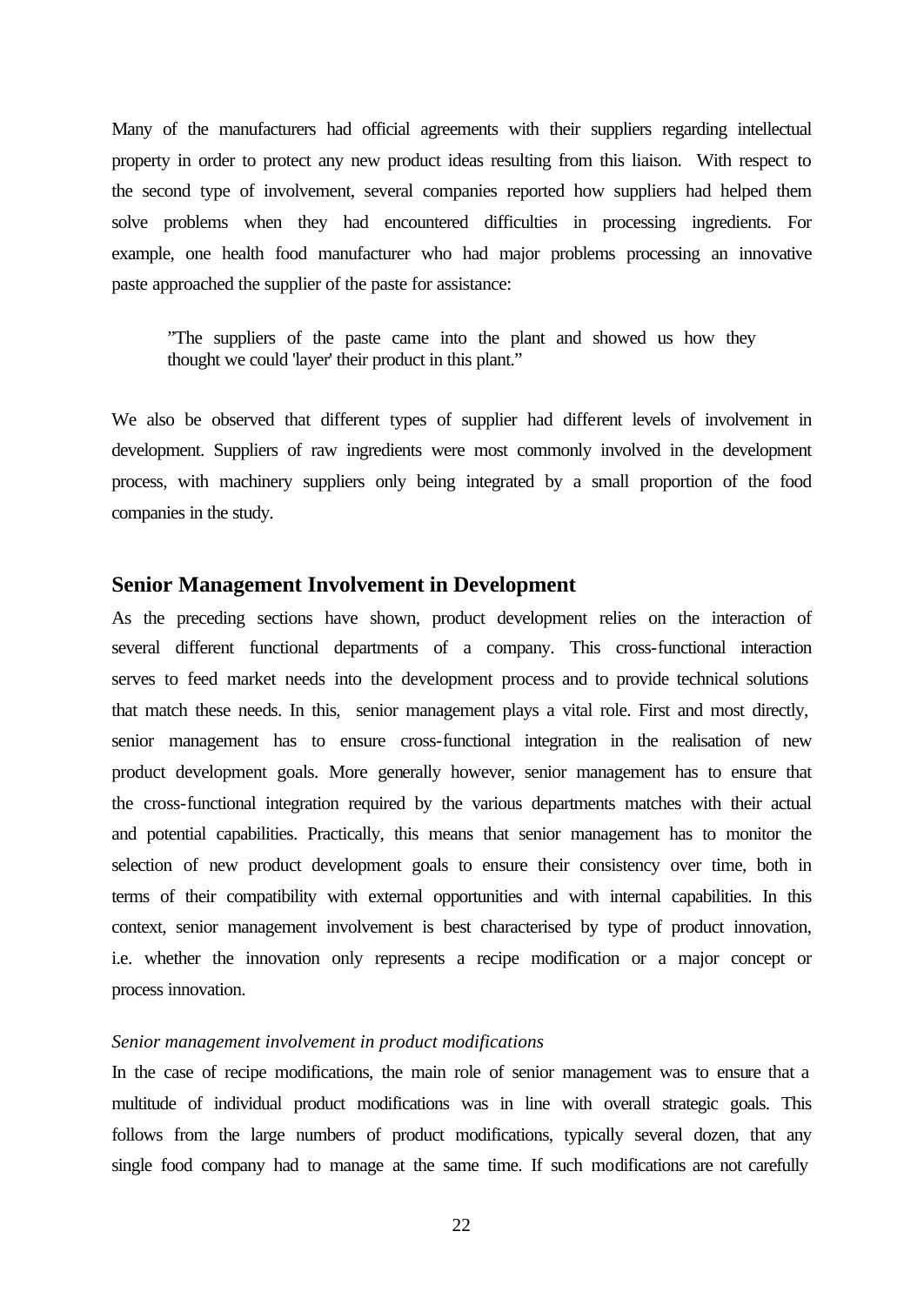filtered according to crucial strategic criteria, limited development resources may be dissipated on a large number of incoherent modifications.

Food companies have developed different mechanisms to address this challenge. The first approach is represented by the systematic development of particular business fields. In this case, a company may use product modifications to broaden its range of products in a given field. For example, a manufacturer of vegetarian ready-made products used a rolling cycle of monthly reviews of product development in different product fields. The Development Manager described the process in the following way:

"The whole thing starts with a top-down process, definition of business strategy, with then a look at sector strategies and development programmes which come from this, and the whole thing is an iterative loop. The development programme is reviewed on a monthly basis by the Product Development Steering Committee, which is the Board plus me, plus one or two marketeers depending on which sector we are looking at that month. ... So there are strategies, sector strategies, development programmes and then specific product development projects, the whole thing being iterative as a loop."

The process thus served to ensure that individual modifications were geared to an overall plan or direction in terms of how a business field was to be developed, and also that resources were allocated to those business fields prioritised by senior management.

The second approach revolves around the definition of one or several core products and the systematic attempt to maintain and improve market position through product development. One manufacturer, for example, was completely dedicated to the production of frozen pasta and pursued the goal of becoming market leader in frozen pasta by offering the best available dish at each price point. Another manufacturer was dedicated to the production of frozen pizza and through product innovation tried to keep abreast of consumer preferences and competitor products. The advantage of this approach is that it allows both Development and the other departments to focus on a clear set of common goals like 'being the market leader in frozen pasta'. The main drawback of course is that this naturally limits the scope of possible activities a company can pursue. The development manager in the frozen pasta company commented:

"One of the major retailers has asked us to go to RTE [ready-to-eat] status, which means we could produce chilled products, but as a business we do not want to do so. We produce frozen products, that is what we are good at, and that is what we are going to do. In some instances there are immutable rights,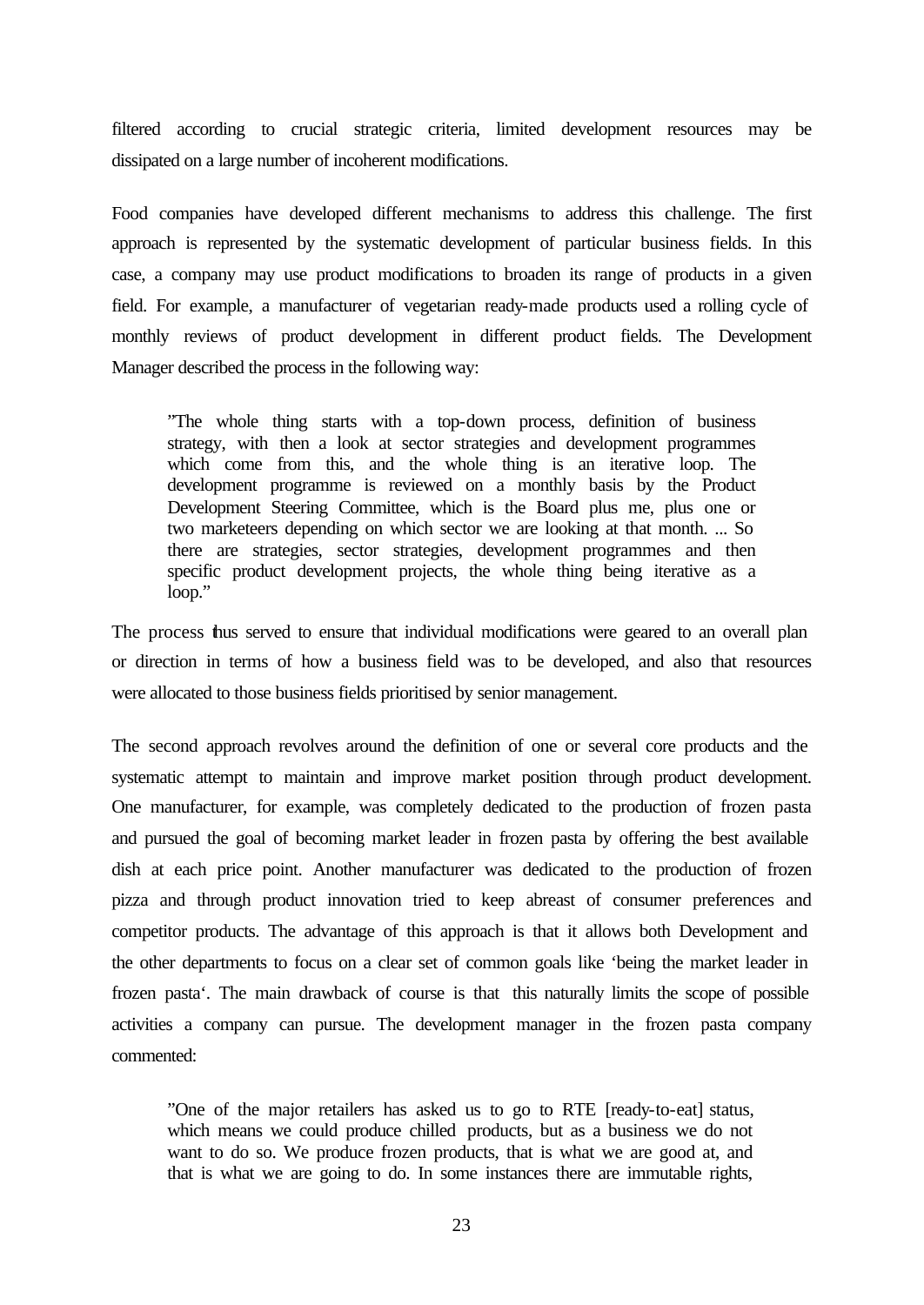we say we do this, we are good at this, and this is what we are going to do, we don't care what you want us to do. ... We of course try to combat the competition from chilled products by producing lower cost units."

#### *Senior management involvement in major concept and process innovations*

In the case of major concept and process innovations, the findings highlight the role that senior management support for projects plays in their successful completion. In general, major strategic innovations enjoy the enthusiasm and commitment of the core product development team, as well as the support of other departments. Tight deadlines may help foster a common sense of purpose. Examples of such enthusiasm were found in several developments. These included: high-profile chocolate bars by a company which had previously been confined to biscuits; a new type of dough for frozen pizzas to pre-empt market entry by a potential competitor; a completely new manufacturing process for cannelloni: and the development of a retailer own-label version of a snack product.

In these cases, strong senior management support appeared important for two main reasons. First, senior support creates a sense of eagerness and importance around a project, fostering a sense of 'mission'. More tangibly, the perception that superiors are interested in the success of a project encourages all participants to commit their own work and resources towards its success. This aspect is particularly important as major projects often depend on the cooperation and support of junior staff in other functional departments, over which development managers tend to have only limited control.

The importance of senior management support for strategic projects was shown by those projects where such support was absent. For example, in one large confectionery company strategically important projects were repeatedly delayed and held back by senior management in order to make room for short-term projects that could generate extra short-term revenues. This led to very long lead-times of three to four years for major projects; other companies managed this in about half this time. These long lead-times existed against a background of strategic planning which on average reached only three years into the future. For development lead-times to be longer than the strategic planning horizon is clearly problematic.

Another example was found in a large bread manufacturer, in which the development of strategic concepts was left to devolved multi-functional teams without strong senior management support. The resulting projects failed to rally strong interest across the company,

24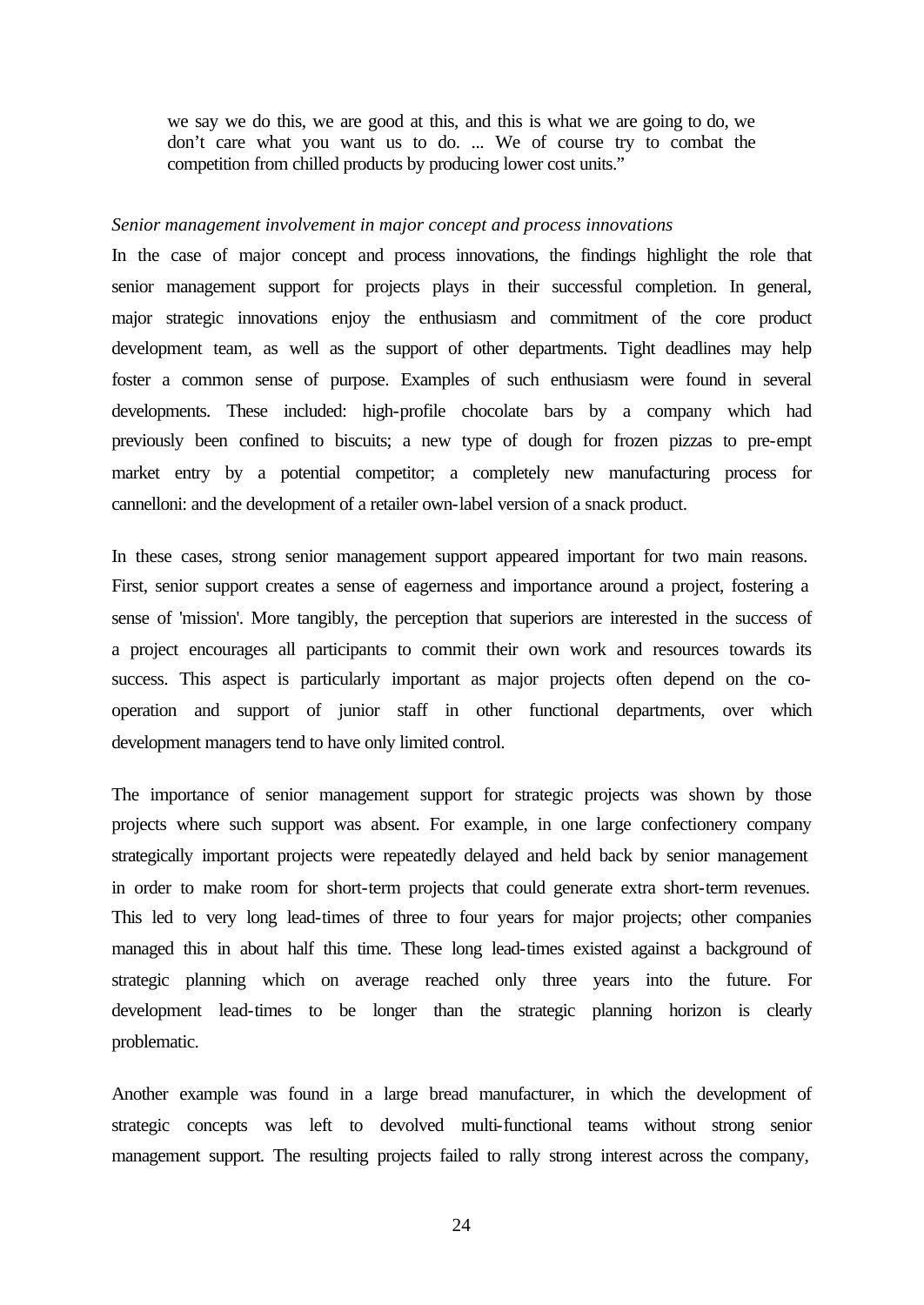and lacked support from other functions. This in turn led to delays and disruptions in development schedules and to unsatisfactory product quality.

#### *The delegation of NPD responsibility*

Even though it is appealing to devolve the initiation and development of concepts to Development Departments, the results of this study suggest that this has two main drawbacks. First, concepts and ideas develop in a rather haphazard fashion, and can be 'all over the place'. Secondly, if senior management do not identify strongly with the projects, Development will find it difficult to enlist, let alone control, other departments whose cooperation they require. This in turn results in long lead times as planned deadlines are not met, and other side effects such as increased defect rates and potentially costly mistakes.

## **Project management**

Successful product development requires the effective matching of market opportunities to product attributes in an efficient manner. The various organisational issues in achieving this match were discussed previously. However, companies must not only be able to achieve such a match, but to achieve it in ways that minimise cost and maximise speed of development. The 'best' new product will fail if it is excessively expensive or arrives too late on the market. Both these factors are reflected in planning accuracy, i.e. companies' ability to achieve their new product development goals in terms of time and cost.

In this respect, the food companies provide a mixed picture. On average, companies spent approximately 20 per cent longer on their projects than planned. Actual costs exceeded forecast costs by an average of eight or nine per cent. Part of the reason why food companies are able to adhere to their forecast costs lies in their ability to change ingredients in order to meet cost targets. A good example of this was given by one company, which suddenly had to lower production costs to meet demands for an increased profit margin.

"We did not meet the schedule due to a margin change. So it was not strictly to do with development, but it meant that the recipe remained in my area for longer. We had a new chief executive in September. So even though the product had been approved and launched on its costings, we then had a margin change brought in. Previously, the margins have been seen as acceptable. It was a major issue in that the time span was tight, very tight, and it was quite a major change in recipe in that we were moving completely from one process to another. So in order to use this process, we had to change the recipe and formulation completely to try to achieve this margin. Nutrition was unaffected,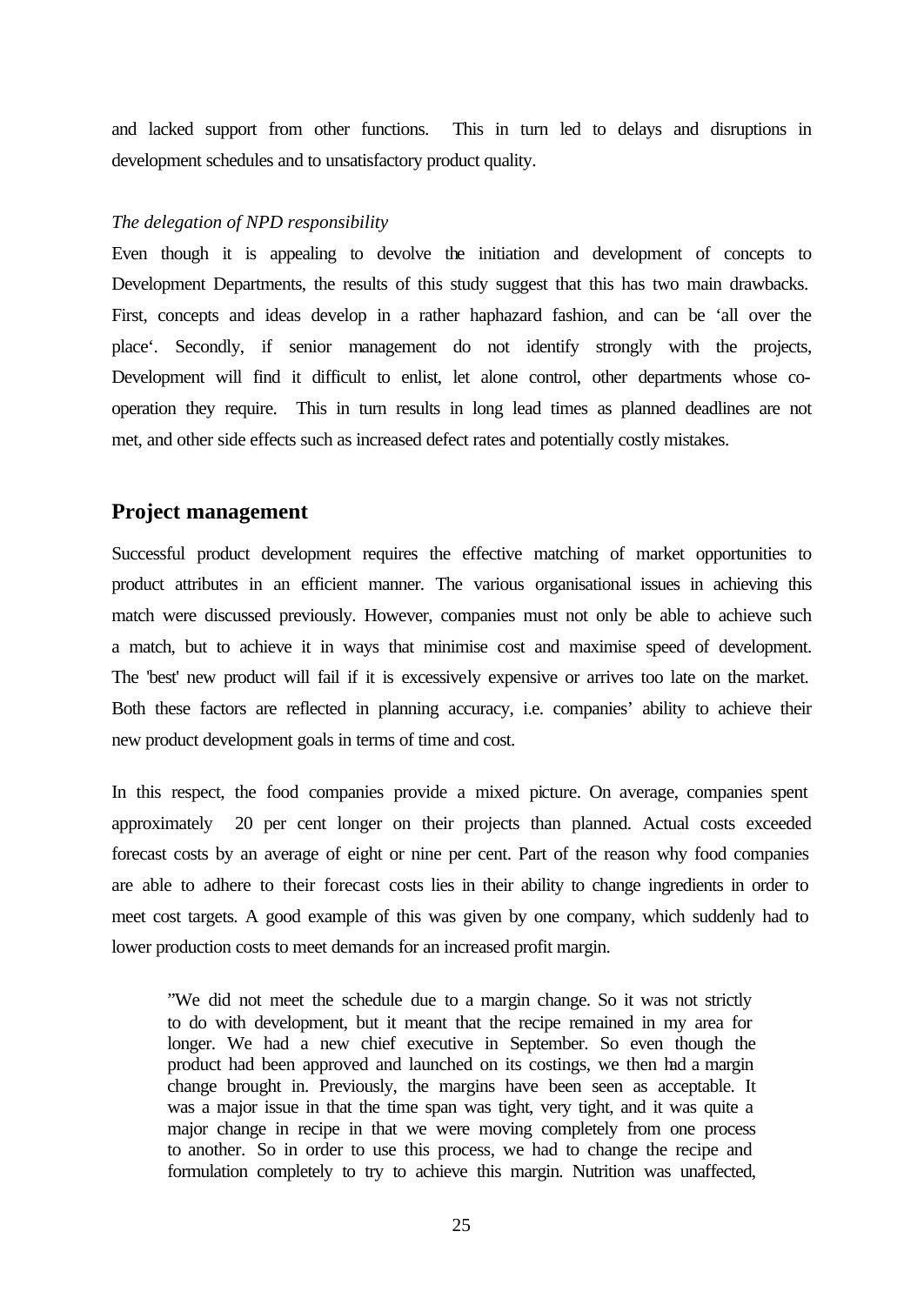but taste parameters were. So we did have a struggle, in fact we did indeed meet taste parameters in what would be seen as a better performing [product]."

| Table 8: Planning Accuracy – Cost and schedule adherence |           |  |  |
|----------------------------------------------------------|-----------|--|--|
|                                                          | Average   |  |  |
| Actual costs vs forecast costs                           | $+8.5%$   |  |  |
| Actual project duration vs planned duration              | $+21.1\%$ |  |  |

#### **Table 8: Planning Accuracy – Cost and schedule adherence**

#### *Increasing formalisation*

As a response to some of the above challenges, we found a clear trend towards greater formalisation of the development process. In particular, relatively young, computer-literate project managers showed a strong inclination towards IT-based formalisations of the project management process. This trend seemed to be motivated by a desire to increase the influence of Development by achieving more control over the activities of other functional departments and senior management, and thus greater control over the schedule. In the words of the Development Manager of a large confectionery manufacturer:

"The process forces one into making decisions. You know exactly, at this point 'I need a decision'. Even a member of the board cannot get around this. Even he cannot say, I will decide a little bit later. Yes, if you decide later, then that is the end of it, full stop. This means, we are not only forcing the people which work here in product innovation to stick to a process, but through the process decisions can be brought about ... and if I cannot stick to the deadline, then I will have to give very good reasons for the delay."

The implementation phase of development projects was highly formalised in most companies, with all but a few companies using detailed schedules of all the relevant activities from packaging to production trials. However, more proactive companies are increasingly trying to formalise the 'fuzzy front-end' of concept generation and concept development. This stage of the process may involve scheduled brainstorming sessions and formalised follow-up and elaboration of the ideas thus generated. It may also involve formalised procedures to scan the market for new ideas and technologies.

However, while 80 per cent of companies in our study had documented product development processes, only 24 per cent had their development process accredited under ISO 9001 and only one third of companies required development staff to record the time they spend on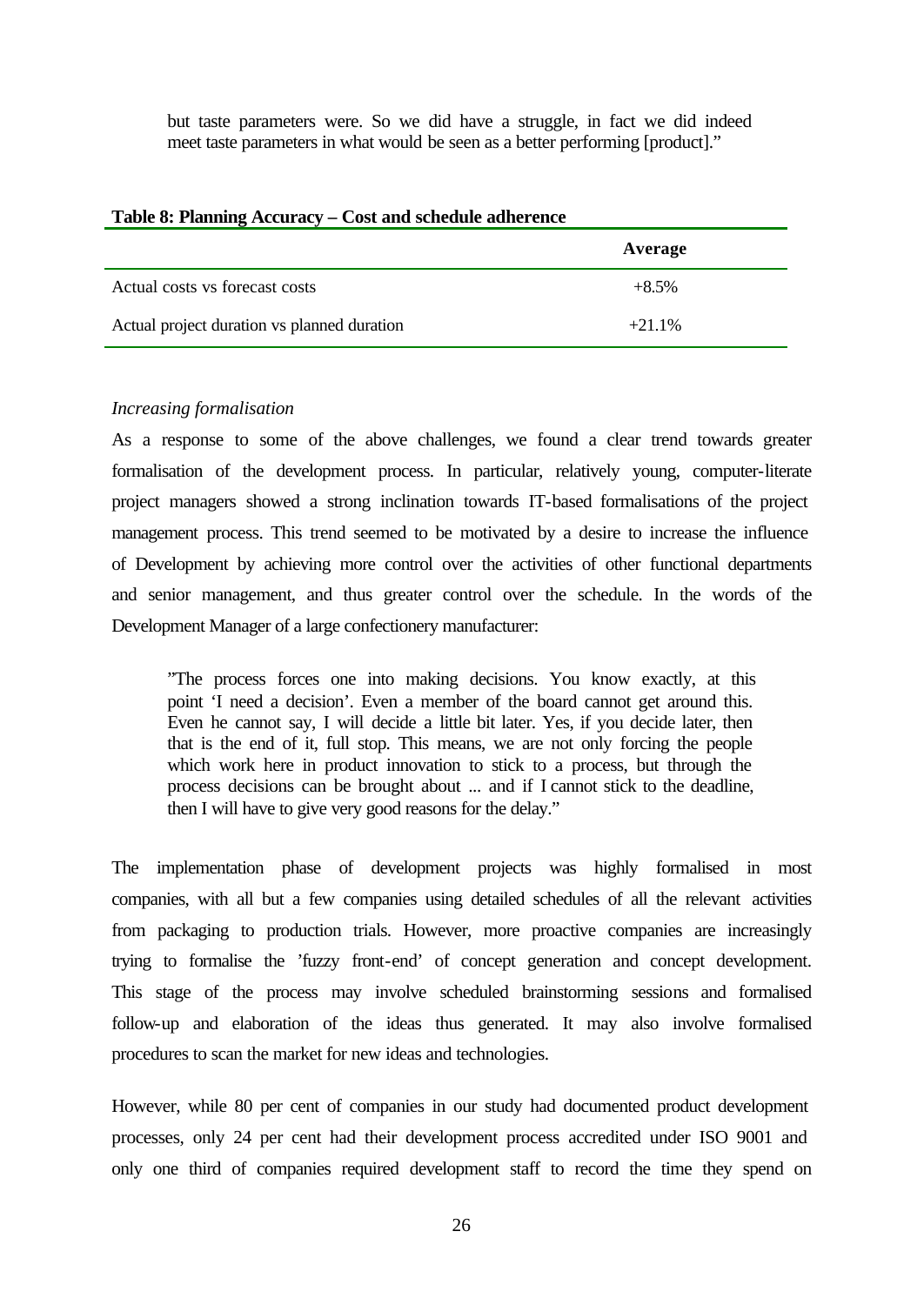different projects. Moreover, a number of companies suffered from insufficient formalisation of process. This was a particular concern to the smaller companies with strong owner-manger control, but surprisingly, there were also a number of very large companies who lacked any type of consistent, formalised process. The Head of the Development of a large bread manufacturer, for example, described how the lack of any clear formal process regularly led to a chronic work overload near the end of the schedule:

"We actually sent products out with the wrong label. We sent pancakes out where egg was not mentioned as an ingredient. Can you imagine? Pancakes without eggs! And we had the association for egg-allergies ringing in asking whether these pancakes did not contain any eggs."

For retailer own-label manufacturers, another factor driving formalisation of product development processes was pressure by the large retailers. These often make their orders dependent on proof of formal procedures. In certain cases, retailer own label food companies thus have started to replicate the planning cycle of their main customer in their own organisational processes.

## **UK-Germany Comparisons**

Although the main aim of this study was to benchmark new product development performance and practice in UK food companies, international comparisons can yield considerable insight into national patterns. For this reason, a number of German companies were also included in the study in order to highlight some of the specific characteristics of the UK model of product development. This also enables us to distinguish between countryspecific and industry-specific patterns.

The German companies included in our study were significantly larger than the UK companies, with an average annual turnover of £546 million compared to £136 million for the UK companies. The average number of employees was 5,291 compared to 1,017 for the UK. While this does not mean that all German food companies are larger than their UK counterparts, it is indicative of the ownership structure of German companies. Most smaller German companies are family-owned and family-managed companies and tend to be very secretive about financial data. Nearly all of the smaller German food companies who we approached to participate in the study declined the invitation. The companies who participated tended to be the larger, public companies. Still, even amongst these large companies, two were owned and directed by members of their founding families. Publicly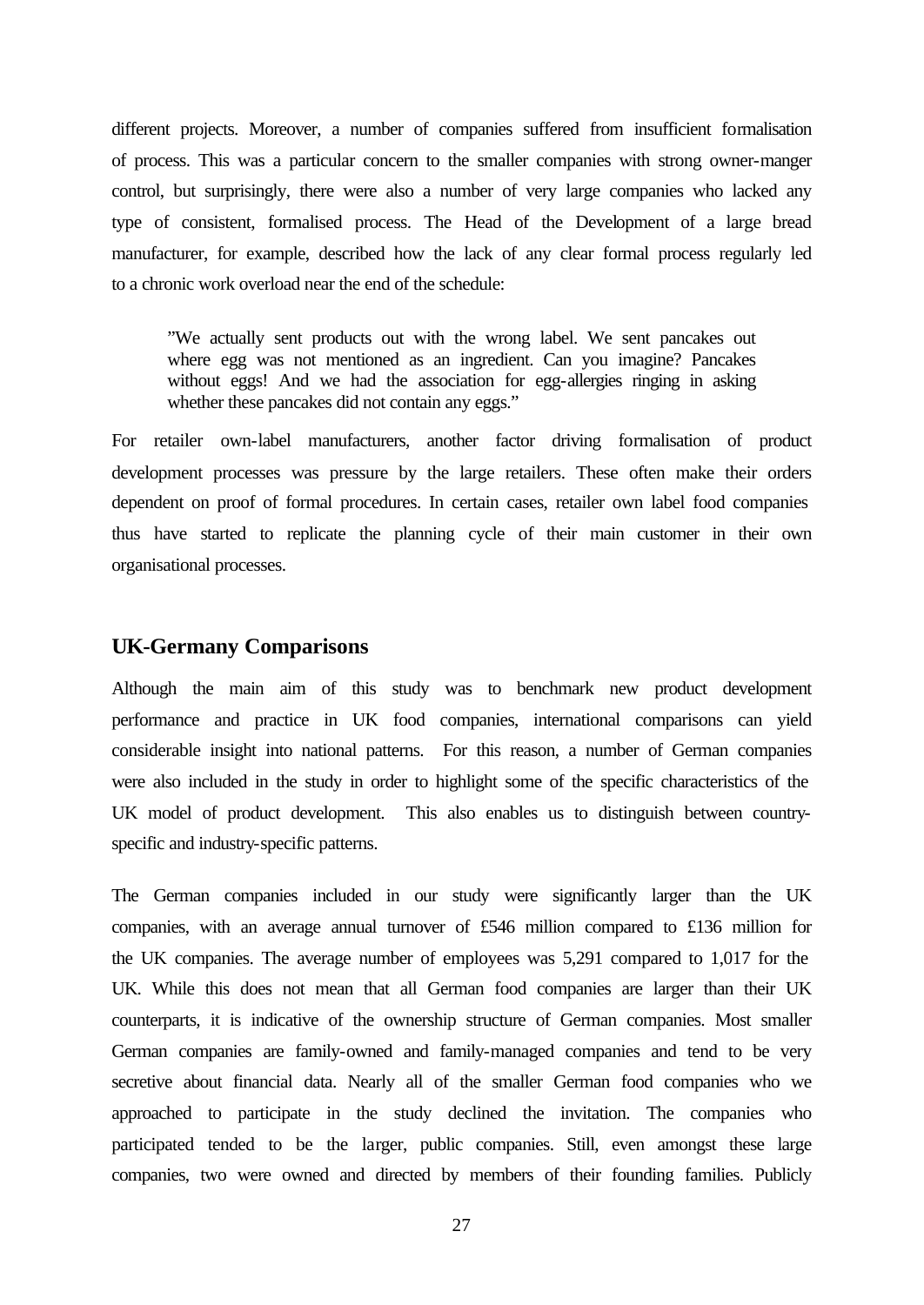listed joint-stock companies were rare in the German food sector.

#### *Different market environments*

Two other characteristics distinguished the environment in which the German food companies operated from that of their UK counterparts. First, the integration of the German food market with those of other European countries was much higher than for the UK food market. This is reflected in the higher percentage of output exported by German companies, which at 22 per cent is nearly four times higher than the 6 per cent for the UK. Even those German companies who were not part of international concerns had extensive operations in other European countries, especially the Benelux countries and France, but also some Eastern European countries such as Poland and Hungary.

Secondly, competition amongst German food companies appeared to be more fierce than amongst UK firms, for two main reasons. First, as Germany is by far the largest European market, none of the large international manufacturers can afford to ignore it. The German manager of a large multinational remarked:

"Because all the large multinationals have a strong presence in Germany, competition is extremely fierce. It is where they all battle it out. ... And even though our market share is lower than in many other European markets due to the sheer size of our market, we always have an important voice in all the decisions of the international group".

Moreover, price discounters play a much more important role amongst German retailers than in the UK. Competition is therefore strongly driven by price (Ironically, Wal-Mart recently entered the British market to compete on price and at the same time entered the German market to compete on quality of service). Both factors, strong competition amongst multinational manufacturers of branded products and strong pressure on prices, reduce the potential gains from retailer own-brand labels, and accordingly such labels play no role in the German market. In this context, one interviewee remarked that there was no positive margin between the manufacturing costs for retailer own-label products and the retail price of branded products, so that there was simply no business to be made with retailer own-labels. In our study, none of the German projects involved a product that was developed together with a major retailer, whereas this applied to 40 per cent of the projects in the UK. Whether the German market indicates any negative prospects for the long-term viability of UK retailer own label manufacturers in a harsher competitive climate remains to be seen. If the retailers themselves develop a strong brand identity based on their own-label products this may not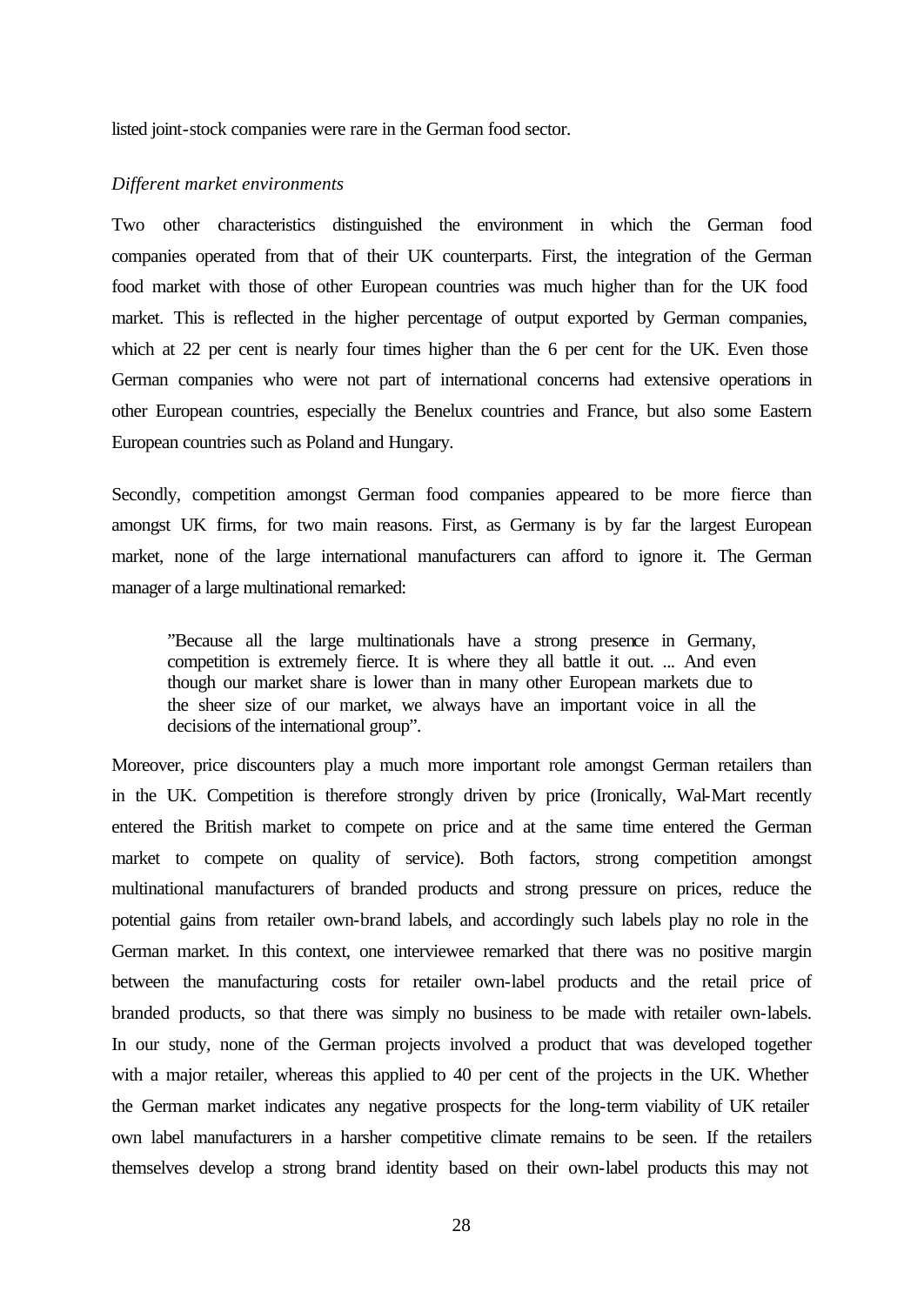have to be the case.

Another open question is whether the harsher economic climate in Germany is to be blamed for the significantly lower profit rate of German companies which at 0.8 per cent compares poorly with the 7.1 per cent found in the UK. The difference may be partly explained by the weak economic growth in Germany over the last few years, in particular in domestic consumer markets, and by the absence of smaller companies in the more innovative sectors in our sample of German companies (for the reasons mentioned above). This explanation would is consistent with the negative average growth rate of the German companies of  $-1.5$  per cent, compared to an average growth rate of +17.1 per cent for the UK food companies.

## *Differences of organisational processes*

In terms of the organisational processes, three main differences can be observed between the German and UK companies. These concern the strategic orientation, the organisation of the development function and the formalisation of the product development process.

|                                                                     | UK<br>companies | <b>German companies</b> |
|---------------------------------------------------------------------|-----------------|-------------------------|
| Time horizon of strategic plans                                     | 3 years         | 5 years                 |
| Period that products are expected to be in the market               | 12 months       | 70 months               |
| Percentage of sales from products launched in previous<br>two years | 32%             | 12%                     |

#### **Table 9: Different time horizons**

*Long-term orientation*. With regard to strategic orientation, German companies were much more long-term oriented than their UK counterparts. Thus, in the German companies in our study, strategic plans reached on average five years into the future compared to only three years for the UK companies. Similarly, German companies expected their products to be in the market for 70 months whereas for UK companies anticipated product life was only 12 months. One German development manager commented:

"Of course, I want to produce this as long as Coca-Cola has Coke, that is indefinitely, no fixed end date. One of our products is for example 110 years old. It would be nice if such a product also runs for a hundred years."

There is a generally faster renewal cycle in UK food companies. The percentage of sales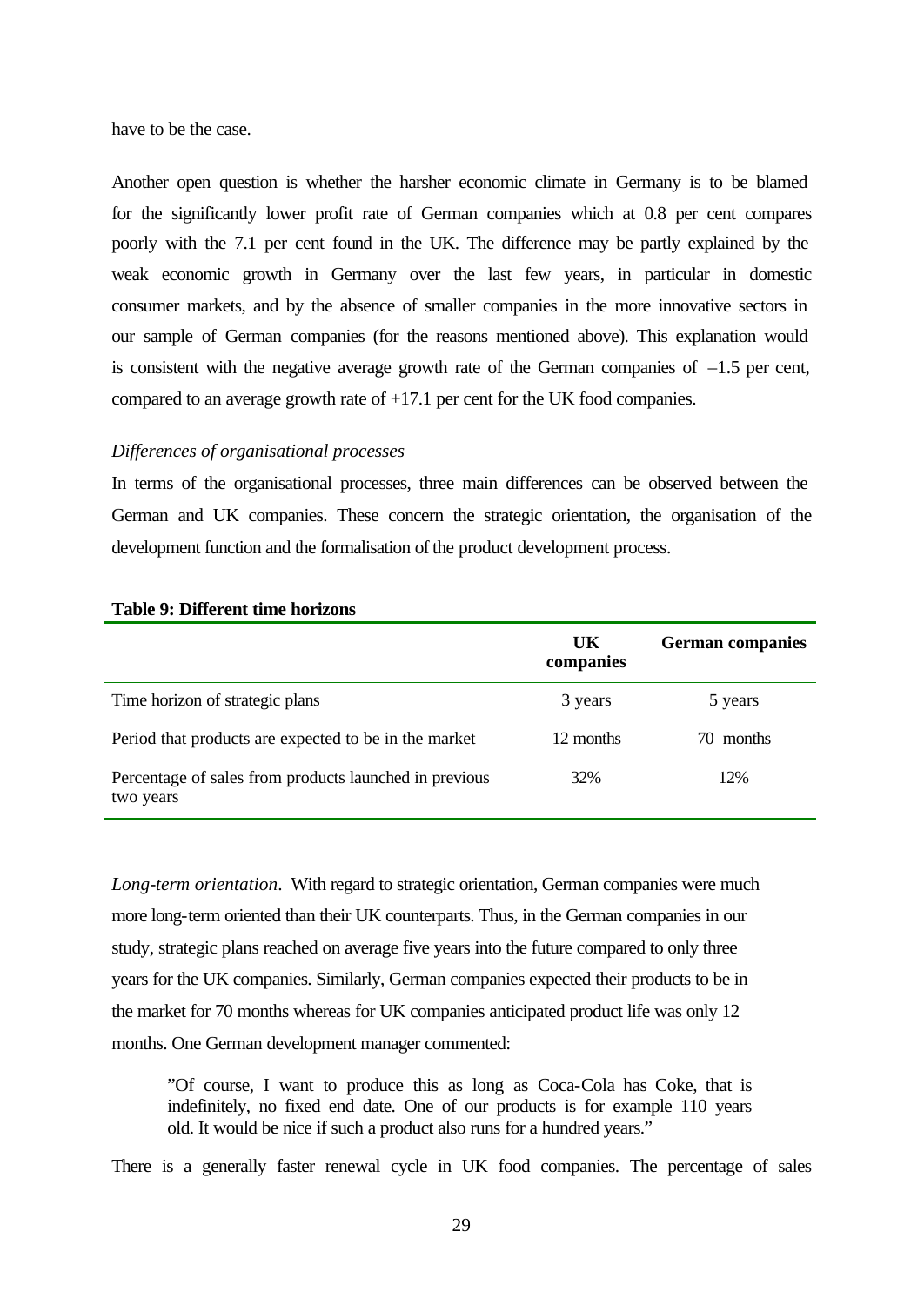attributable to products launched during the previous two years, was 32 per cent in the case of the UK, but only 12 per cent in the case of Germany.

*Organisation of development departments.* German product development departments tend to have much more explicit structures than their UK counterparts. In German companies, new product development is typically labeled 'Research and Development' and is considered an independent, autonomous function. Within the R&D department there is an independently defined set of tasks that are filled with appropriately qualified staff. In UK companies, new product development seems to be more the responsibility of an 'NPD-team' with tasks being defined in a loose and fluid manner. The more fluid nature of the organisation of NPD in the UK may also be a reflection of the much higher turnover of staff. The NPD managers in the UK companies were often with their companies for only a couple of years. In the German companies, all the managers who were interviewed had worked with 'their' company more or less all their working lives, typically around 20 years.

The labeling of NPD departments as 'R&D' seems to indicate a stronger research orientation of German companies. This may be reflected in the number of patents registered by German companies - an average of eight patents for Germany compared with only one for the UK. This higher incidence of patents is not simply a result of the larger size of German companies, as even the largest UK companies registered fewer patents than their German counterparts. Thus, while the highest number of patents registered by any UK company was only six (below the German average), the highest number of patents registered by a German company was twelve, i.e. twice the UK highest value. The research orientation of German NPD also seems to be reflected in the high number of Ph.D. graduates who head German NPD departments. Thus, the majority of heads of NPD who were contacted in Germany held a Ph.D, even if they were working in quite small companies, while this was only the case with two companies in the UK.

*The Structuring of the NPD process*. Similar to the much more pronounced organisational structure of their NPD departments, NPD processes in German companies also have much more explicit, often formalised structures. Thus, a much higher proportion of German companies have their development process accredited under ISO 9001, while all of them possess documented processes and require their staff to record the time they spend on different projects. One manager in a large German manufacturer of confectionery described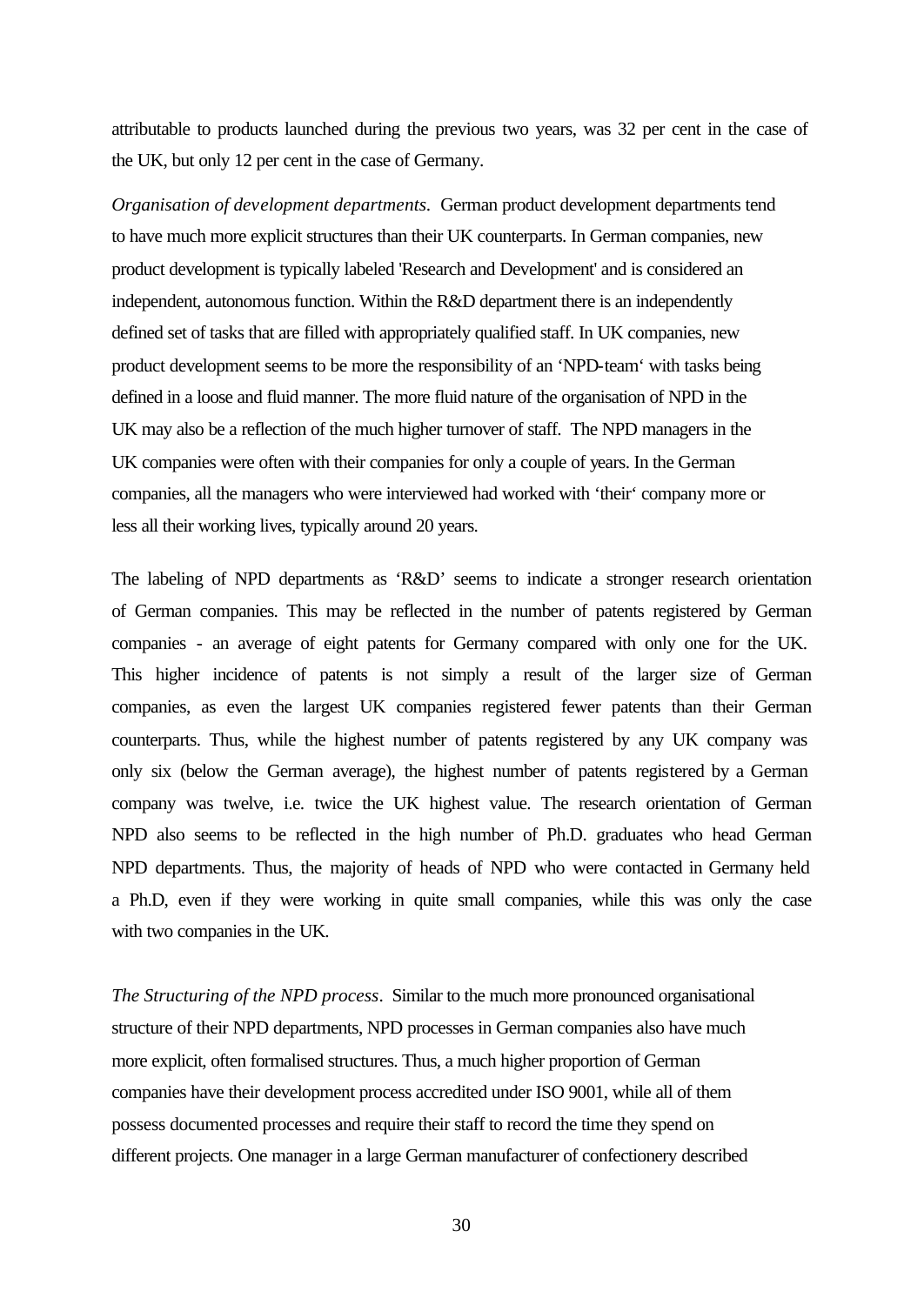their NPD process as follows:

"We have one main process with five different phases and for each phase we have sub-processes. Altogether there are around 300 processes which are all interconnected. And running through these processes is like driving on an *Autobahn*."

The German preference for clear structure is also indicated in the number of projects led by one person. While this figure was as high as eight in the case of the UK, German project managers only had to lead one project at a time.

The emphasis on formalised structure in German organisations may be one reason for the better schedule compliance in German companies compared to the UK. While the average schedule deviation in UK companies was 23 per cent, all the German companies managed to achieve their planned schedules. Similarly, in the case of the German companies only seven per cent of all the changes made to the product had implications in terms of schedule adherence or cost whereas in the case of UK companies this percentage was as high as 52 per cent.

On the other hand, in terms of cost deviation, German companies were worse than their UK counterparts with actual costs exceeding target costs by 12 per cent compared to eight per cent in the UK. This supports the earlier observation that cost compliance can often be achieved at the expense of schedule compliance by exchanging more expensive ingredients and processes for less expensive ones during the later stages of the process.

|                                                                                      | UK<br>companies | <b>German</b><br>companies |
|--------------------------------------------------------------------------------------|-----------------|----------------------------|
| Schedule deviation                                                                   | $+23%$          | $0\%$                      |
| Percentage of changes to product with implications for<br>schedule or cost adherence | 52%             | 7%                         |
| Cost deviation                                                                       | $+8%$           | $+12%$                     |

#### **Table 10: Planning accuracy in UK and German Food Companies**

Finally, consistent with their general preference for more formalised, structured processes German companies also placed more emphasis on formal methods of knowledge transfer such as end-of-project reviews, archives of project records and shared databases. Similarly, all the NPD departments of the German companies regularly received information about sales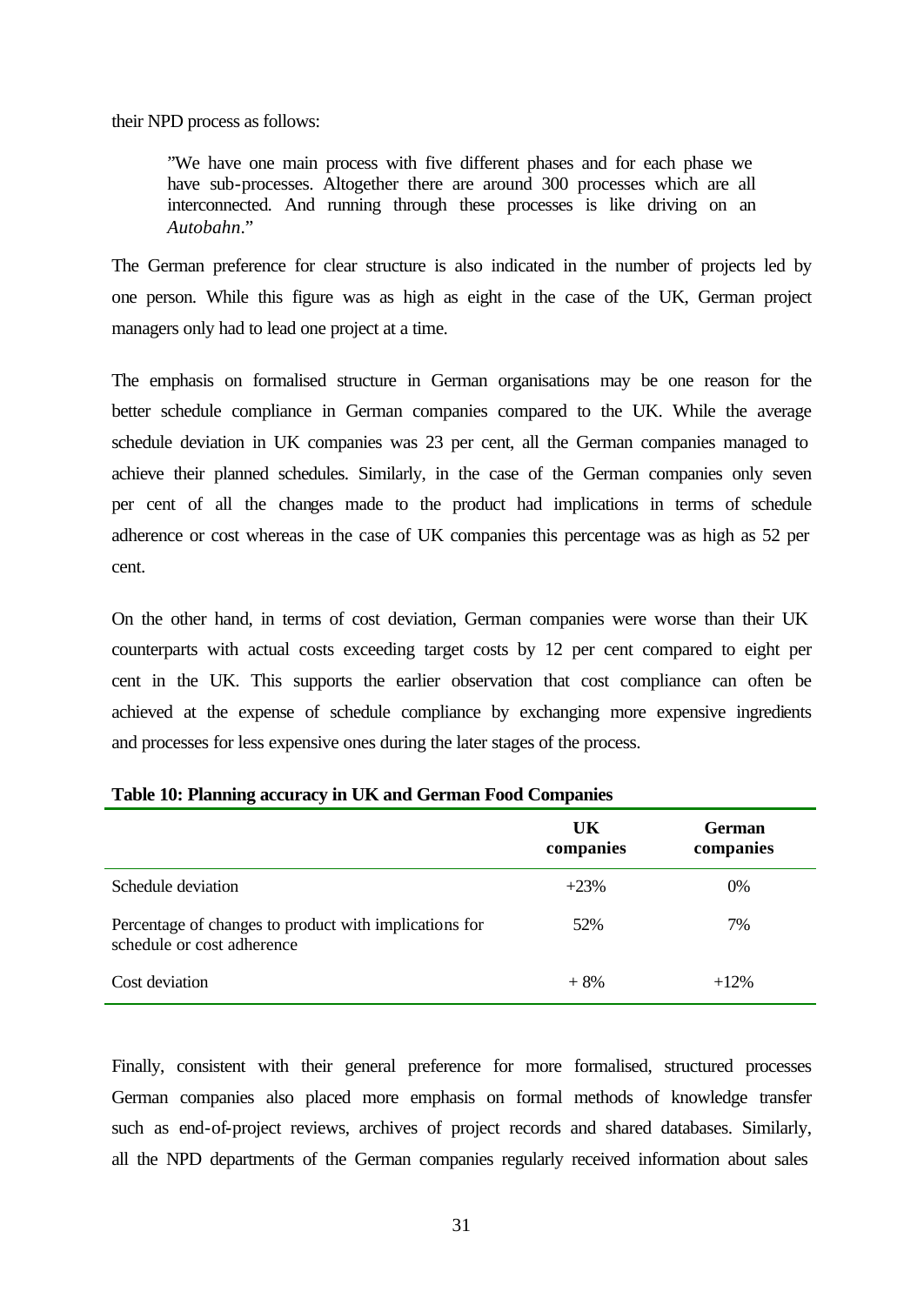whereas this was only the case in 59 per cent of the UK companies.

The main organisational differences between UK and German food companies are summarised in table 11 below.

**Table 11: Organisational Differences between UK and German Food Companies**

| Aspect                  | <b>UK</b> companies     | <b>German companies</b>               |
|-------------------------|-------------------------|---------------------------------------|
| Time orientation of NPD | short-term              | long-term                             |
| Organisation of NPD     | Loose                   | tight, task centred                   |
| Orientation of NPD      | development orientation | research orientation                  |
| Project organisation    | Flexible                | structured and strongly<br>formalised |

## **Summary and Implications**

The aim of this study was to provide benchmarks of new product development practice and performance in the UK food industry, and in so doing contribute to our understanding of the drivers of successful product innovation. This is particularly important in domestically oriented and mature industries, which have often been neglected in research on new product development.

The study employed a comprehensive set of quantitative indicators of organisational processes and NPD performance as well as qualitative data about the NPD process. We identified a set of generic drivers of successful product development and examined these in the context of the organisational 'interfaces' between development and other actors, namely marketing, the customer, manufacturing, suppliers and senior management.

Based on this analysis, a number of key observations can be made about the NPD process in the food industry. First, in contrast to other industrial sectors, NPD in the food industry mainly involves constant modifications and adaptations of a multitude of products, rather than the introduction of major concept and process innovations. The emphasis is strongly on *product development* rather than *product or process research*. This implies relatively low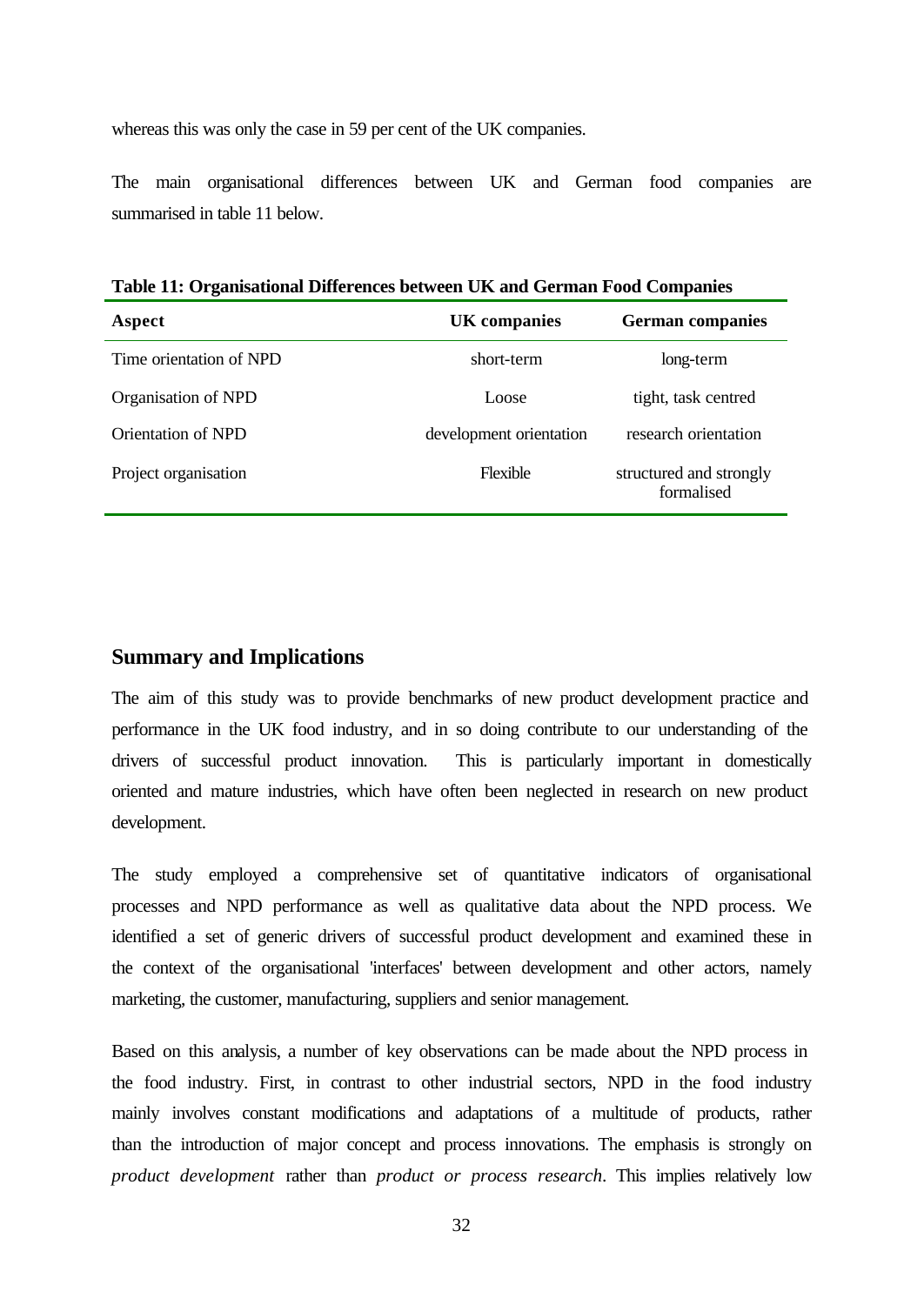spending on NPD, small NPD departments and small project teams. At the same time, developers are typically involved in several projects at the same time. Each project on its own is not very complex in organisational terms; the complexity arises from managing a multitude of projects simultaneously.

Secondly, a correct reading of the market and integration of this information into the development process represents a major challenge in the food industry. Co-ordination between Development, Manufacturing and suppliers, on the other hand, presents much less of a challenge than in industries such as the automotive industry. While effective and early involvement of, for example, Manufacturing, in the development process is important, it is not too difficult to achieve. 'Reading the market' was the activity into which the most effort and expenditure was typically focused. This was also the area where companies attained quantifiable results; those companies who invested heavily in reading the market were, in the majority of cases, those who saw greatest sales of their products.

Thirdly, senior management plays a crucial role in the NPD process in terms of guiding multiple projects towards a limited set of strategic goals and in providing support for more fundamental innovations. Finally, appropriate formalisation of the development process is important, both to manage the complexity of a large number of individual projects, and also to achieve sufficient control over the contributions of all the departments involved in the process.

The comparison between UK and German companies reveals that, in many respects, UK and German companies face similar organisational challenges and respond to these in similar ways. The German market environment is more competitive than that of the UK, and less influenced by retailer own-label products. In both countries the basic structure of food companies, the elements of their NPD processes and their organisational priorities are similar. The main differences are that the German companies show a more long-term orientation, a stronger research focus, tighter, task-centered organisational structures and more formalised and structured development process. It is not possible to conclude that either of the two national models is 'better' on the basis of our limited data. However, the stronger export orientation of German companies suggests that this model is better able to withstand the pressure of foreign competition. The extent to which UK companies live in a fairly protected environment will become clearer in the future as the EU becomes more of a single market.

Overall, the companies with the most effective NPD in the food industry were those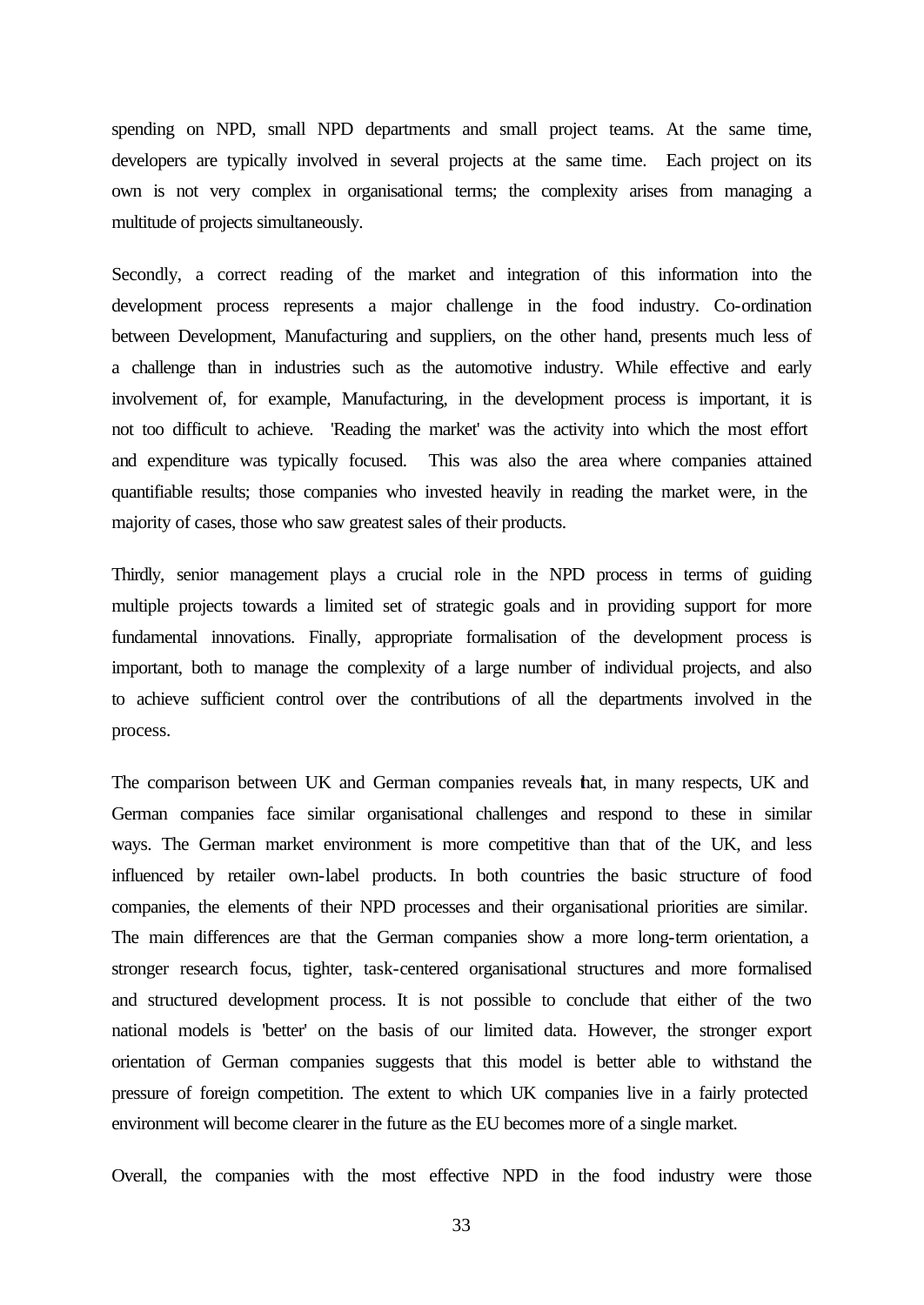companies who:

- (1) gained an intimate understanding of the market
- (2) were concerned with, but not overly obsessed by, close co-ordination with manufacturing and their suppliers
- (3) showed a strong focus on strategic goals and
- (4) had appropriately formalised development processes.

Our results on the role of senior management involvement and process formalisation largely correspond with those found in other industries. However, the organisational significance of managing the development/market interface as compared to the development/ manufacturing/supplier interfaces distinguishes the food industry from other manufacturing industries, in particular those which involve complex engineering. This highlights the importance of industry-specific models of 'best practice' in new product development, and the limitations of generic, universal models.